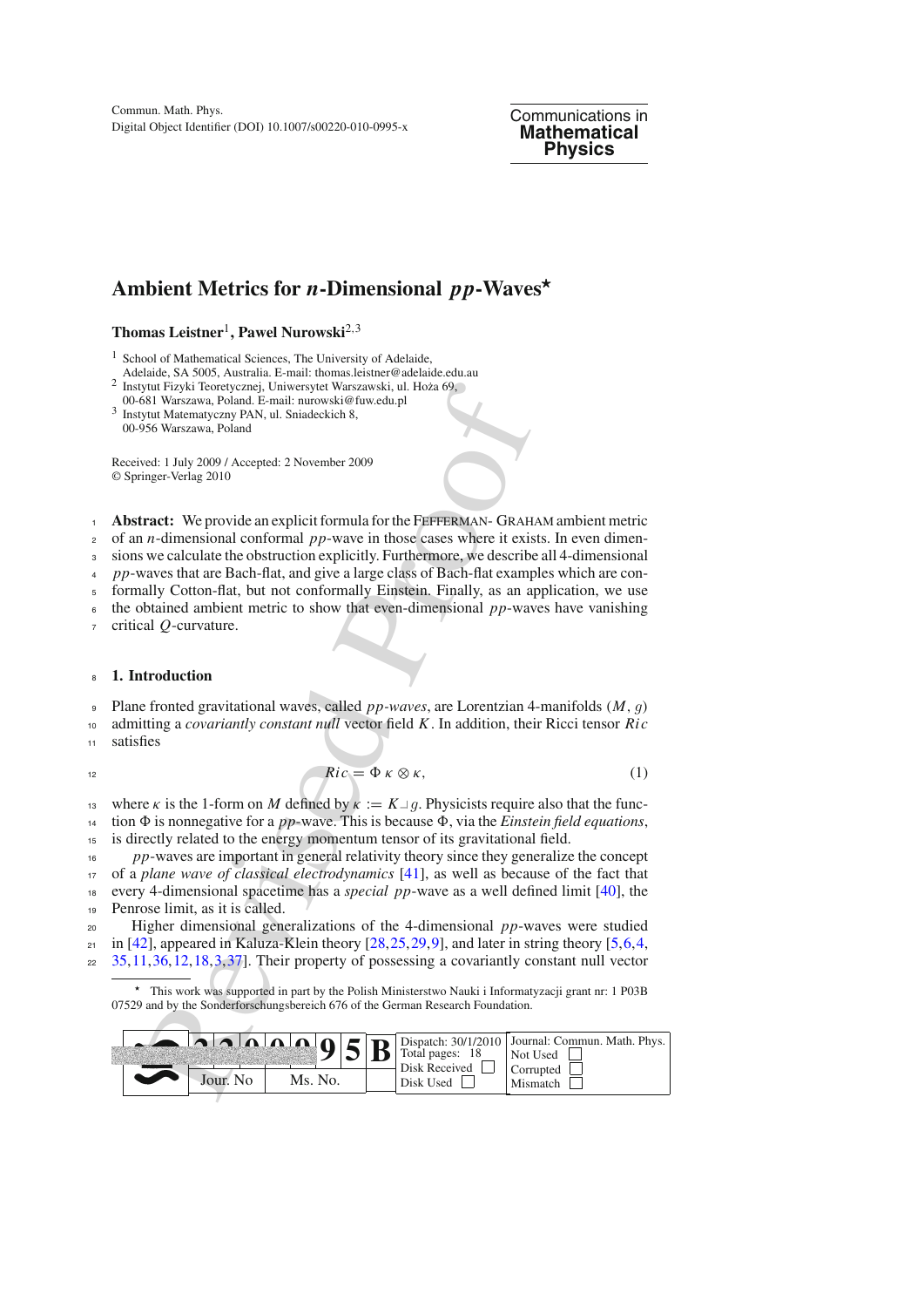<sup>23</sup> field *K*, implies that they have *reduced Lorentzian holonomy* from the full orthogonal

 $24$  group SO(1,  $n - 1$ ) to the subgroup preserving the null vector *K*. In fact, they can be

<sup>25</sup> characterised by having *Abelian* holonomy  $\mathbb{R}^{n-2}$  [\[30](#page-17-9),[32\]](#page-17-10). As such they admit many

<sup>26</sup> parallel spinors: The dimension of the space of parallel spinors on an *n*-dimensional

<sup>27</sup> *pp*-wave is at least half of the dimension of the spinor module, [\[30](#page-17-9)].

In local coordinates  $(x^i, u, r)_{i=1,\dots,n-2}$  in  $\mathbb{R}^n$ , the *n*-dimensional *pp*-wave metric can<br>be written as <sup>29</sup> be written as

$$
g = \sum_{i=1}^{n-2} (dx^i)^2 + 2du (dr + hdu).
$$

Here *h* is an arbitrary smooth real function of the first  $(n-1)$  coordinates,  $h = h(x^i, u)$ .<br>The covariantly constant null vector field is  $K = \partial_r$ . Another property of this metric is

The covariantly constant null vector field is  $K = \partial_r$ . Another property of this metric is <sup>33</sup> that it has vanishing scalar curvature. Hence, if it is *Einstein* then it is *Ricci flat*. This

happens if and only if  $\Delta h = \sum_{i=1}^{n-2} \frac{\partial^2 h}{\partial (x^i)^2} = 0.$ <br>25 *Conformal classes* of *nn*-wave metrics have

covariantly constant null vector field is  $K = \partial_r$ . Another p[ro](#page-1-0)per<br>it has vanishing costar curvature. Hence, if it is *Einstein* then it<br>it has vanishing scalar curvature. Hence, if it is *Einstein* then it<br>conformal class <sup>35</sup> *Conformal classes* of *pp*-wave metrics have remarkable properties. One of them has <sup>36</sup> been described by their discoverer H. W. Brinkmann already in 1925. In his seminal <sup>37</sup> paper [\[8](#page-16-8)] Brinkmann not only studied spaces that were later called *Brinkmann waves*, <sup>38</sup> namely Lorentzian manifolds with parallel null vector field, but he also showed the fol-<sup>39</sup> lowing [\[8](#page-16-8), Theorems IV and VIII]: *A* 4*-dimensional, not locally conformally flat Einstein* <sup>40</sup> *manifold*  $(M, g)$  *locally admits a function*  $\Upsilon$  *such that the conformally rescaled metric*  $e^{2\Upsilon}g$  *is a gain Einstein, but not homothetic to q, if and only if*  $(M, g)$  *is a Ricci-flat*  $e^{2Y}g$  *is again Einstein, but not homothetic to g, if and only if*  $(M, g)$  *is a Ricci-flat*<br>*42 pp-wave (or its counterpart in neutral signature<sup>1</sup>). In this case, the rescaled metric is pp-wave (or its counterpart in neutral signature<sup>1</sup>). In this case, the rescaled metric is* <sup>43</sup> also Ricci-flat and the gradient of ϒ is a null vector. This occurs because the Weyl tensor *W* of a *pp*-wave is *null* and *aligned* with *K*, i.e.  $K \perp W = 0$ , which makes these metrics <sup>45</sup> not *weakly generic* in the terminology of [20]. <sup>46</sup> In this paper we discuss another remarkable conformal property of *n*-dimensional <sup>47</sup> *pp*-wave metrics, which is related to the *ambient metric construction* of Fefferman and <sup>48</sup> Graham [\[15](#page-16-10)[,16](#page-16-11)], a construction that provides the geometric framework of AdS/CFT cor-<sup>49</sup> respondence<sup>2</sup>. The ambient metric construction mimics the situation in the flat model of <sup>50</sup> conformal geometry: Here the *n*-dimensional sphere equipped with the flat conformal  $51$  structure can be viewed as the projectivisation of the light-cone in  $(n + 2)$ -dimensional <sup>52</sup> Minkowski space. Letting the spheres wander along the light cone recovers the metrics <sup>53</sup> in the conformal class. For a conformal class [g] in signature  $(p, q)$  on an  $n = (p + q)$ -<br><sup>54</sup> dimensional manifold M the *ambient metric* is a metric  $\tilde{q}$  of signature  $(p + 1, q + 1)$ 54 dimensional manifold *M* the *ambient metric* is a metric  $\tilde{g}$  of signature  $(p + 1, q + 1)$ <br>55 on the product of *M* with two intervals,  $\tilde{M} := (-\varepsilon, \varepsilon) \times M \times (1 - \delta, 1 + \delta), \varepsilon > 0$ , 55 on the product of *M* with two intervals,  $M := (-\varepsilon, \varepsilon) \times M \times (1 - \delta, 1 + \delta), \varepsilon > 0$ ,  $\delta > 0$ , that is *compatible with the conformal structure* (for details see Definition 1)  $\delta > 0$ , that is *compatible with the conformal structure* (for details see Definition [1\)](#page-3-0) <sup>57</sup> and, moreover, is *Ricci flat*. The Ricci-flat condition ensures that the the ambient metric <sup>58</sup> depends uniquely on the conformal structure and encodes all properties of the conformal  $\frac{1}{59}$  class [*g*] but has the downside that the ambient metric does not always exist. Starting with a formal power series with a formal power series

<span id="page-1-1"></span><sup>&</sup>lt;sup>2</sup> Note that in some papers from the physics literature the term Fefferman-Graham metric has a different meaning than ours. What physicists call Fefferman-Graham metric, e.g. in [\[2](#page-16-12) or [13\]](#page-16-13), is a related concept that Fefferman and Graham call the Poincaré-Einstein metric. How to obtain one from another is well known and we shall explain it in Sect. 7.



<span id="page-1-0"></span><sup>&</sup>lt;sup>1</sup> Be aware that the coordinates in the relevant Sect. 4.2 of Brinkmann's paper [\[8\]](#page-16-8) have to be understood as complex and complex conjugate in order to obtain Lorentzian metrics. If they are considered as real coordinates the resulting metric has neutral signature.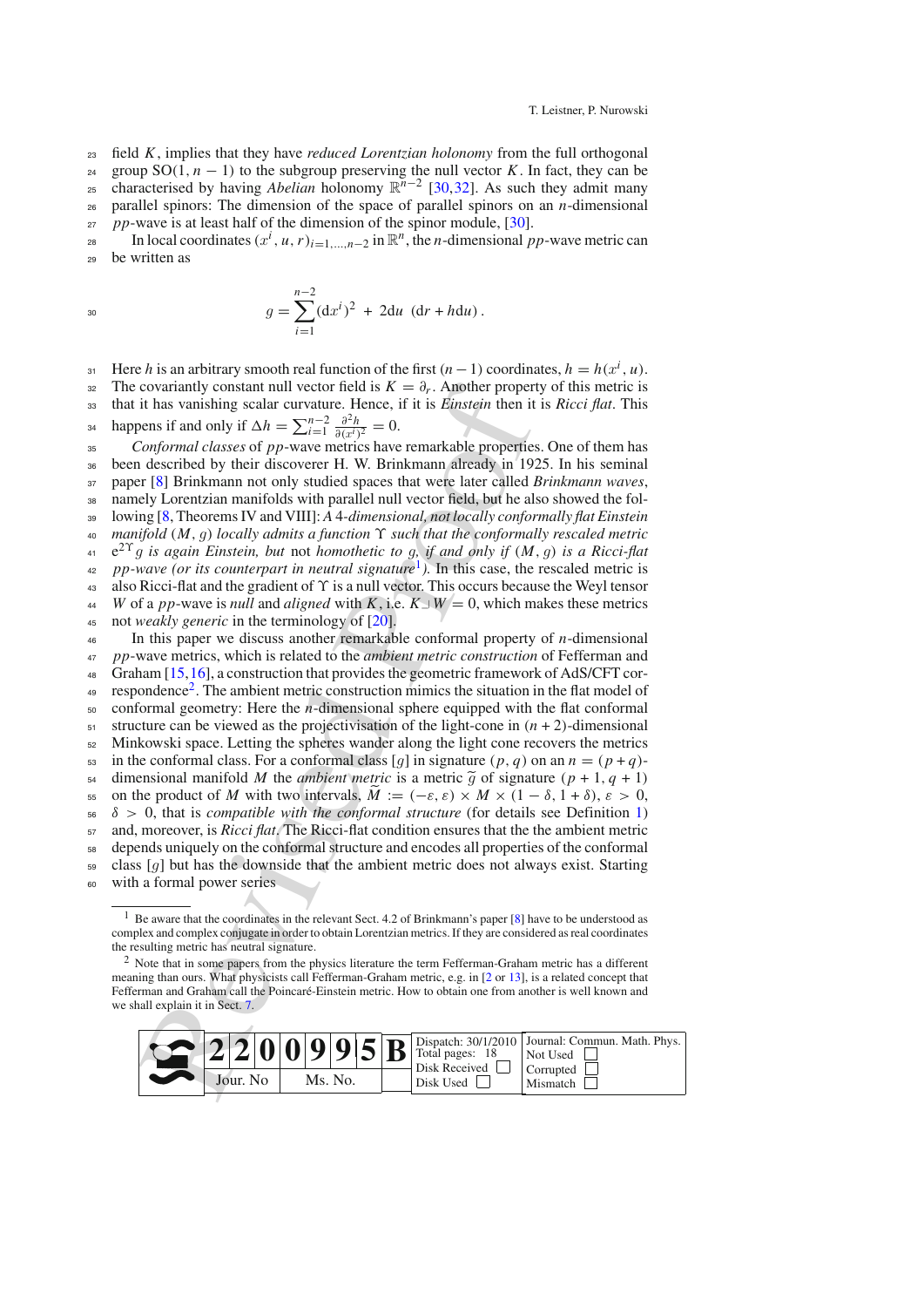<span id="page-2-1"></span>
$$
\widetilde{g} = 2 (t d\rho + \rho dt) dt + t^2 \left( g + \sum_{k=1}^{\infty} \rho^k \mu_k \right)
$$
 (2)

<sup>62</sup> with ρ ∈ (−ε, ε), *t* ∈ (1 − δ, 1 + δ) Fefferman and Graham showed that if *n* is *odd*, the 63 Ricci-flatness of the ambient metric gives equations for  $\mu_1, \mu_2, \ldots$  that can be solved  $64$  *in principle*, but the calculations have been carried out only for very special conformal 65 classes, mainly those that are related to Einstein spaces [\[34,](#page-17-11)[31](#page-17-12)[,19](#page-16-14)]. If  $n = 2s$  is *even*, <sup>66</sup> there is a conformally invariant *obstruction* to the existence of a Ricci-flat ambient met-<sup>67</sup> ric, called the *Fefferman-Graham obstruction*. This obstruction is the nonvanishing of the obstruction tensor  $\mathcal{O}$ , given by the term  $\mu_s$ . In  $n = 4$  this obstruction tensor is the *Bach tensor* for a In higher dimensions the *leading term* of  $\mathcal{O}$  is  $\wedge^s(a)$  but there are a *Bach tensor* for *g*. In higher dimensions the *leading term* of  $\mathcal{O}$  is  $\Delta_g^s(g)$ , but there are a lot of lower order terms, which again, are determined *in principle* but whose calculation <sup>70</sup> lot of lower order terms, which, again, are determined *in principle*, but whose calculation <sup>71</sup> is very cumbersome.

the interation feature of the ambient metric is that if the metrical<br>its corresponding ambient metric  $\tilde{g}$  (if it exists) is *day* or al an<br>ther feature of the ambient metric is that if the conformal class<br>tricular, f 72 One important feature of the ambient metric is that if the metric *g* is *real analytic*<br>then its corresponding ambient metric  $\tilde{q}$  (if it exists) is *also real analytic* [15.16.27]. 73 then its corresponding ambient metric  $\tilde{g}$  (if it exists) is *also real analytic* [\[15](#page-16-10),[16,](#page-16-11)[27\]](#page-17-13). 74 Another feature of the ambient metric is that if the conformal class of *g* includes an  $\tau_5$  Einstein metric  $g_F$ , then the power series in the ambient metric  $\tilde{g}_F$  truncates at  $k = 2$ . 75 Einstein metric  $g_E$ , then the power series in the ambient metric  $\tilde{g}_E$  *truncates* at  $k = 2$ ;<br><sup>76</sup> in particular, for  $n > 3$ , even the obstruction tensor vanishes. In such case the metric in particular, for  $n > 3$ , even the obstruction tensor vanishes. In such case the metric <sup>77</sup> is given as a *second order polynomial* in each of the variables *t* and ρ. However, if the <sup>78</sup> metric *g* is *not conformally Einstein*, then, except for a few examples [\[19](#page-16-14)[,39](#page-17-14)], no explicit  $\tau$ <sup>9</sup> formulae for  $\mu$ ,  $k > 3$  are known. formulae for  $\mu_k$ ,  $k > 3$  are known. <sup>80</sup> In this context our main result is the following remarkable conformal property of

81 *n*-dimensional *pp*-waves: for them *all* the coefficients  $\mu_k$  in the ambient metric, the <sup>82</sup> obstruction tensor in even dimensions, and hence, the condition under which the ambi-

<span id="page-2-0"></span><sup>83</sup> ent metric truncates at a given order can be calculated *explicitly*. In Sect. [4](#page-6-0) we prove

**Theorem 1.** Let  $g = \sum_{i=1}^{n-2} (dx^i)^2 + 2du$   $(dr + hdu)$  *be an n-dimensional pp-wave*<br>*n*<sub>n</sub> matric with a real analytic function  $h = h(a^1, a^{n-2}, u)$ . Then the Eaffarman <sup>85</sup> metric with a real analytic function  $h = h(x^1, \ldots, x^{n-2}, u)$ . Then the Fefferman-<br><sup>86</sup> Graham ambient metric for the conformal class [q] exists if and only if n is odd and h is 86 *Graham ambient metric for the conformal class* [g] *exists if and only if n is* odd *and h is arbitrary, or if n* = 2*s is* even *and*  $\Delta^s h = 0$ . In *both cases the ambient metric is given arbitrary, or if*  $n = 2s$  *is* even *and*  $\Delta^{s} h = 0$ *. In both cases the ambient metric is given* <sup>88</sup> *by a formal power series*

$$
\widetilde{g} = 2d(t\rho) dt + t^2 \left( g + \left( \sum_{k=1}^{\infty} \frac{\Delta^k h}{k! p_k} \rho^k \right) du^2 \right),
$$

<sup>90</sup> with  $p_k := \prod_{j=1}^k (2j - n)$  and  $\Delta := \sum_{i=1}^{n-2} \partial_i^2$ . In particular, if  $n = 2s$  is even, the *obstruction tensor* $\mathcal{O}$ *is given by* $\mathcal{O} = \Delta^s h \, du^2$ **.** 

92 Thus if  $n = 2s$  is even, the ambient metric  $\tilde{g}$  is a *polynomial* of order  $s - 1$  in the variable *o*. If *n* is *odd*, since the metric *a* is real analytic, the Fefferman-Graham result 93 variable *ρ*. If *n* is *odd*, since the metric *g* is real analytic, the Fefferman-Graham result puremeters that the *above metric*  $\tilde{a}$  is also *real analytic*. This in particular means that the 94 guarantees that the *above metric*  $\tilde{g}$  is also *real analytic*. This in particular means that the nower series  $\sum_{n=1}^{\infty} \frac{\Delta^k h}{\rho} \rho^k$  converges to a real analytic function in variable  $\rho$ .

power series  $\sum_{k=1}^{\infty} \frac{\Delta^k h}{k! p_k}$ <sup>95</sup> power series  $\sum_{k=1}^{\infty} \frac{\Delta^k h}{k! p_k} \rho^k$  converges to a real analytic function in variable  $\rho$ .

 Theorem1 provides us with a variety of examples of conformal structures with *explicit* ambient metrics and which, in general, are *not* conformally Einstein. For example, every polynomial *h* in the  $x^i$ 's of order lower than *k*, with coefficients being functions of *u*, represents a *pp*-wave with ambient metric truncated at order lower than  $k/2$ . In Sect. 6 represents a *pp*-wave with ambient metric truncated at order lower than *k*/2. In Sect. [6](#page-10-0) we construct more general examples than those defined by *h* being polynomials in the  $x<sup>i</sup>$  s. In particular, in dimension *four* we find *all* Bach-flat 4-dimensional *pp*-waves and

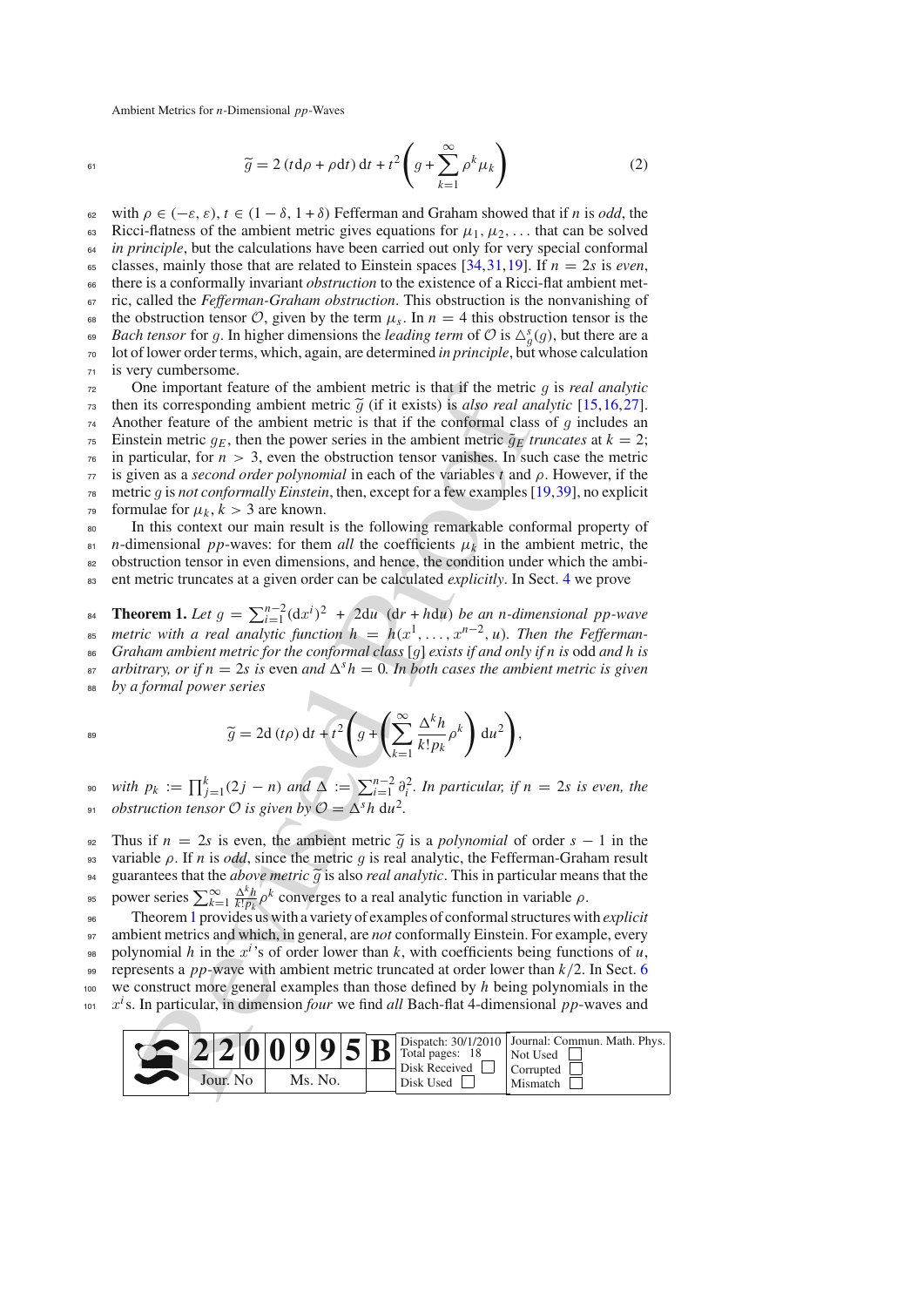<sup>102</sup> we prove that most of them are *not conformally Einstein*. They are defined by quite gen-

<sup>103</sup> eral functions *h* and have ambient metrics which are linear in variable ρ. It is interesting

<sup>104</sup> to note that these *pp*-waves, although Bach-flat and conformal to Cotton-flat, are not

 conformally Einstein. Theorem [1](#page-2-0) implies also another interesting feature of the *pp*-waves: their obstruction tensor  $O$  (in *even* dimensions) involves only the terms of the highest possible order in<br>the derivatives of their metric; since *all* the lower order terms that are usually present in the derivatives of their metric; since *all* the lower order terms that are usually present in the obstruction tensor are *vanishing*, the *pp*-waves are, in a sense, the closest cousins of the conformally Einstein metrics. Using the explicit form of the ambient metric and the main result of [\[24\]](#page-17-15), in Sect. [7](#page-13-0) we

 show that for even-dimensional *pp*-waves the critical *Q*-curvature vanishes. This result is in correspondence with the fact that for a *pp*-wave all scalar invariants constructed from the curvature tensor vanish (for the proof in arbitrary dimension see [\[10\]](#page-16-15)). In the final Sect. [8](#page-15-0) we study the holonomy of the ambient metric of a *pp*-wave in relation to

<sup>116</sup> results in [\[31](#page-17-12)]. We show that it is contained in the stabiliser of a totally null plane.

#### <sup>117</sup> **2. The Fefferman-Graham Ambient Metric**

set. a we state your motionfunction in the motion of  $apP$ -<br>the state in [31]. We show that it is contained in the stabiliser of a total<br>the **Fefferman-Graham Ambient Metric**<br>**the Fefferman-Graham Ambient Metric**<br>**Pr[oo](#page-16-10)f an** <sup>118</sup> An important tool in order to construct invariants in conformal geometry is the so-called *n*<sup>119</sup> *Fefferman-Graham ambient metric* or *ambient space* (see [15 and 16]). Let  $(M, [g])$  be a a smooth *n*-dimensional manifold M with conformal structure  $[a]$  of signature  $(p, a)$ 120 a a smooth *n*-dimensional manifold *M* with conformal structure [*g*] of signature (*p*, *q*) with the conformal frame bundle  $\mathcal{P}^0$ . It can also be characterised by a principle  $\mathbb{R}^+$ -fibre with the conformal frame bundle  $\mathcal{P}^0$ . It can also be characterised by a principle  $\mathbb{R}^+$ -fibre bundle  $\pi: \mathcal{Q} \to M$  defined as the ray sub-bundle in the bundle of metrics of signature timum bundle π : *Q* → *M* defined as the ray sub-bundle in the bundle of metrics of signature  $(n, q)$  given by metrics in the conformal class c. The action of  $\mathbb{R}^+$  on *O* shall be denoted (*p*, *q*) given by metrics in the conformal class *c*. The action of  $\mathbb{R}^+$  on  $\mathcal Q$  shall be denoted by  $\omega$ : by  $\varphi$ :

$$
125 \\
$$

 $\varphi(t, g_x) = t^2 g_x.$ 

<span id="page-3-0"></span><sup>126</sup> From [\[16](#page-16-11)] we adopt the following notation.

- 127 **Definition 1.** *Let*  $(M, [g])$  *be a conformal structure of signature*  $(p, q)$  *over an n-dimen-*<br>
128 *sional manifold*  $M$ , and  $\pi : O \rightarrow M$  the corresponding ray bundle. A semi-Riemannian <sup>128</sup> *sional manifold M, and* π : *Q* → *M the corresponding ray bundle. A semi-Riemannian*
- *n*<sub>29</sub> *manifold*  $(M, \tilde{g})$  *of signature*  $(p + 1, q + 1)$  *is called* pre-ambient space *if*
- <sup>130</sup> (1) *there is a free*  $\mathbb{R}^+$ -action  $\widetilde{\varphi}$  *on*  $\widetilde{M}$ *, and*<br><sup>131</sup> (2) *an embedding*  $\iota: O \to \widetilde{M}$  *is*  $\mathbb{R}^+$ -equiv
- <sup>131</sup> (2) *an embedding*  $\iota : \mathcal{Q} \to \widetilde{M}$  *is*  $\mathbb{R}^+$ -equivariant.<br><sup>132</sup> (3) If *F* is the fundamental vector field of  $\widetilde{\varphi}$ , an
- 132 (3) *If F is the fundamental vector field of*  $\tilde{\varphi}$ , and  $\mathcal L$  *denotes the Lie derivative, then*<br>133  $\mathcal L_F \tilde{\varphi} = 2\tilde{\varphi}$ , *i.e. the metric*  $\tilde{\varphi}$  *is homogeneous of degree* 2 with respect to the  $\mathbb{R}$
- <sup>133</sup>  $L_F \widetilde{g} = 2\widetilde{g}$ , *i.e. the metric*  $\widetilde{g}$  *is homogeneous of degree* 2*with respect to the*  $\mathbb{R}^+$ -action.<br><sup>134</sup> (4) *Any*  $a_x \in \mathcal{O}$  *satisifies the equality*  $(\ell^*\widetilde{g})_x = a_x (d\pi(.) d\pi())$  in  $\odot^2 T^* \$
- $f(x^* \tilde{g})_{g_x} = g_x(d\pi(.), d\pi(.))$  *in*  $\bigodot^2 T_{g_x}^* \mathcal{Q}$ .<br> *c*  $f(x; \tilde{g})_{g_x} = g_x(d\pi(.), d\pi(.))$  *in*  $\bigodot^2 T_{g_x}^* \mathcal{Q}$ .

<sup>135</sup> *A pre-ambient space is called* ambient space *if its Ricci curvature vanishes.*

<sup>136</sup> Under the assumption that the conformal structure is given by a real analytic metric, <sup>137</sup> in odd dimensions a Ricci-flat ambient metric always exists and is also real analytic.

138 In even dimensions  $n > 4$ , the existence of a Ricci-flat ambient metric is obstructed

139 by the nonvanishing of the obstruction tensor  $\mathcal{O}$ , [\[16](#page-16-11), pp. 22]. This is a symmetric trace-

<sup>140</sup> free and divergence-free (2, 0)-tensor, which is conformally invariant of weight (2−*n*),

```
i.e. if \hat{g} = e^{2\varphi} g \in [g], then \hat{O} = e^{(2-n)\varphi} O. It is given by
```

$$
\mathcal{O} = \Delta_g^{n/2 - 2} \left( \Delta_g \mathsf{P} - \nabla^2 J \right) + \text{lower order terms},
$$

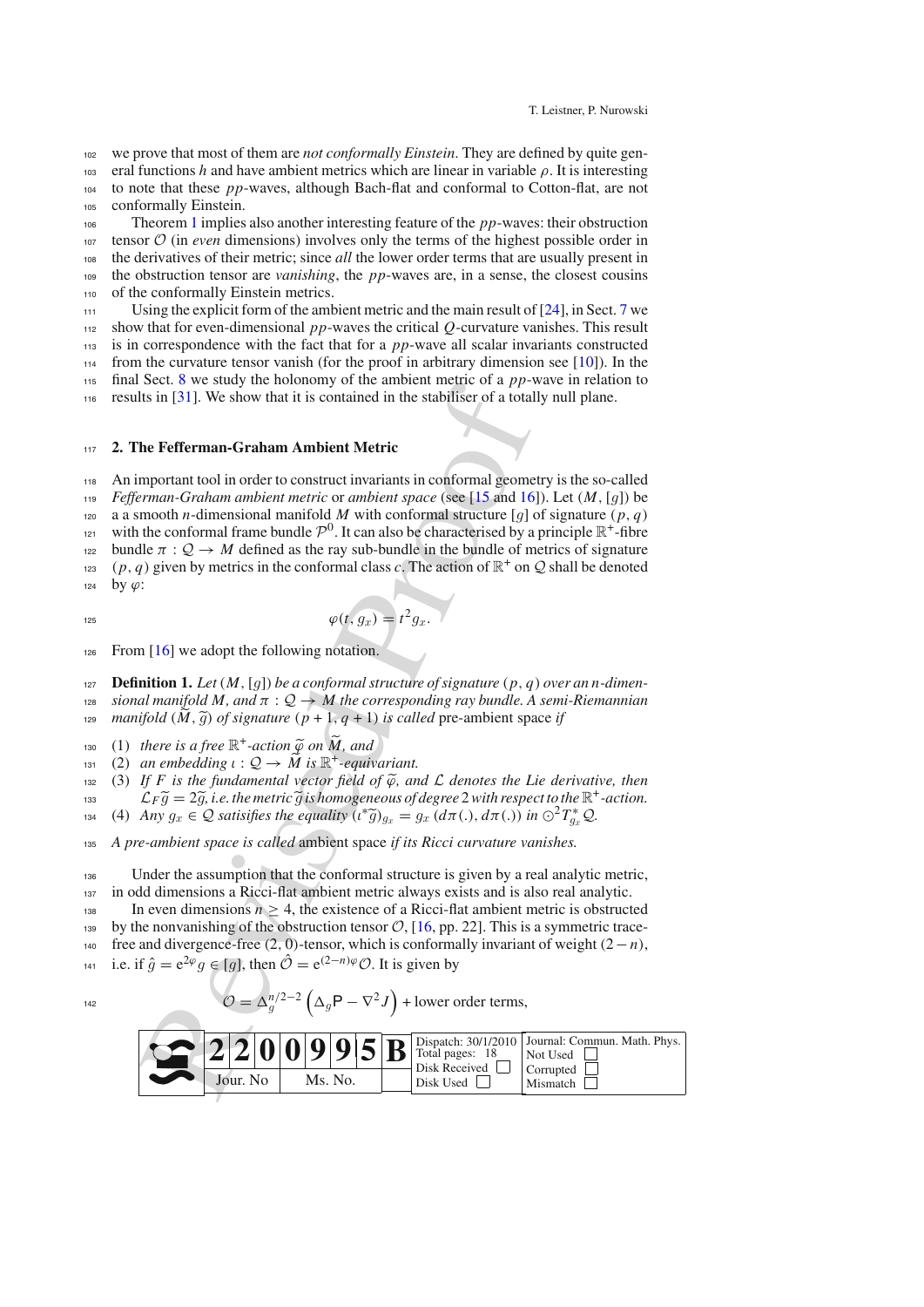where  $P = \frac{1}{n-2} \left( Ric - \frac{scal}{2(n-1)} g$ <sup>143</sup> where  $P = \frac{1}{n-2} \left( Ric - \frac{scal}{2(n-1)} g \right)$  is the Schouten tensor, *J* its trace, and  $\Delta_g$  denotes the Laplacian of  $g \in [g]$ . For a conformal class in even dimension that is given by a real analytic metric with vanishing obstruction tensor, the ambient metric exists and is also analytic metric with vanishing obstruction tensor, the ambient metric exists and is also <sup>146</sup> real analytic.

Fixing a metric  $g$  in the conformal class, in [\[15](#page-16-10),[16\]](#page-16-11) it is shown that an ambient space<br><sup>148</sup> near  $M$  can be written as near *M* can be written as

$$
\widetilde{M} = (-\epsilon, \epsilon) \times M \times (1 - \delta, 1 + \delta)
$$

<sup>150</sup> with the ambient metric

$$
\widetilde{g} = 2t \mathrm{d}\rho \mathrm{d}t + 2\rho \mathrm{d}t^2 + t^2 g(\rho),
$$

<sup>152</sup> in which  $g(\rho)$  is a one-paramemter family of metrics on *M* with  $g(0) = g$ . This is referred to as  $\tilde{q}$  being in *normal form*. As the ambient metric is analytic, one can write 153 referred to as  $\tilde{g}$  being in *normal form*. As the ambient metric is analytic, one can write the family  $q(\rho)$  as a power series in  $\rho$ , the family  $q(\rho)$  as a power series in  $\rho$ ,

$$
\widetilde{g} = 2t\mathrm{d}\rho\mathrm{d}t + 2\rho\mathrm{d}t^2 + t^2\left(g + \rho g' + \frac{1}{2}\rho^2 g'' + \frac{1}{6}\rho^3 g''' + \ldots\right),
$$

<sup>156</sup> with  $g' = \partial_{\rho} g(0)$ . We summarise the results for the ambient metric in

**157 <b>Theorem 2** (**[\[15,](#page-16-10)[16](#page-16-11) and [27\]](#page-17-13)**). Let  $(M, [g])$  be a real analytic manifold M of dimension  $n > 2$  equipped with a conformal structure defined by a real analytic semi-Riemannian  $n \geq 2$  equipped with a conformal structure defined by a real analytic semi-Riemannian <sup>159</sup> *metric g.*

160 (1) If *n* is odd, or if *n* is even with  $O = 0$ , then there exists an ambient space  $(\widetilde{M}, \widetilde{g})$  with real analytic Ricci-flat metric  $\widetilde{q}$ . 161 *with real analytic Ricci-flat metric*  $\tilde{g}$ .<br>
162 (2) If *n is odd the ambient space is uniqu* 

<span id="page-4-1"></span><sup>162</sup> (2) *If n is odd the ambient space is unique modulo diffeomorphisms that restrict to the* <sup>163</sup> *identity along <sup>Q</sup>* <sup>⊂</sup> *M and commute with* ϕ*. If n is even with <sup>O</sup>* <sup>=</sup> <sup>0</sup>*, the ambient* space is unique, modulo the same set of diffeomorphisms and modulo terms of order

 $n_{165} \ge n/2$  *in*  $\rho$ *, where*  $\rho$  *is the coordinate in the normal form of the ambient metric.* 

166 The Ricci-flat condition then determines symmetric  $(2, 0)$ -tensors  $\mu_k$  such that

$$
^{167}
$$

 $\widetilde{g} = 2t d\rho dt + 2\rho dt^2 + t^2$ *g* +  $\sum^{\infty}$ *k*=1  $\rho^k\mu_k$  $\widetilde{g} = 2t \mathrm{d}\rho \mathrm{d}t + 2\rho \mathrm{d}t^2 + t^2 \left[ g + \sum \rho^k \mu_k \right].$ 

168 In [\[16](#page-16-11)] the first  $\mu_k$  are determined explicitly:

183 in which *g*(*ρ*) is a one-parameter family of metrics on *M* with *g*(*θ*) = *g*. This is referred to as 
$$
\tilde{g}
$$
 being in *normal form*. As the ambient metric is analytic, one can write the family *g*(*ρ*) as a power series in *ρ*,  $\tilde{g} = 2t d\rho dt + 2\rho dt^2 + t^2 \left( g + \rho g' + \frac{1}{2}\rho^2 g'' + \frac{1}{6}\rho^3 g''' + ...\right)$ ,  
195 with  $g' = \partial_\rho g(0)$ . We summarise the results for the ambient metric in  
197 Theorem 2 (115,16 and 27]). Let  $(M, [g])$  be a real analytic manifold *M* of dimension  $n \geq 2$  equipped with a conformal structure defined by a real analytic semi-Riemannian metric *g*.  
198 (1) If *n* is odd, or if *n* is even with *O* = 0, then there exists an ambient space ( $\tilde{M}, \tilde{g}$ )  
199 (2) If *n* is odd, or if *n* is even with *O* = 0, then there exists an ambient space ( $\tilde{M}, \tilde{g}$ )  
191 is a unit, *Q* ⊂  $\tilde{M}$  and commute with  $\tilde{g}$ . If *n* is even with *O* = 0, the ambient space is unique modulo different  $\tilde{g}$ .  
198 (2) If *n* is odd the ambient space is unique modulo different in the normal form of the ambient metric.  
1999 (3) If *n* is odd, or if *n* is even with *O* = 0, then the normal form of the ambient metric.  
19199 (4) If *q* is even with *O* = 0, then the normal form of the ambient metric.  
1920 (4) If *q* is even with *O* = 0, then the normal form of the ambient metric.  
19320 (4) If *q* is even with *O* = 0, then the normal form of the *q*-th term of *q*-th term of *q*-th term of *q*-th term of *q*-th term of *q*-th term of

<span id="page-4-0"></span>170 where  $W_{abcd}$  is the Weyl tensor,  $P_{ab}$  is the Schouten tensor,  $C_{abc} := \nabla_c P_{ab} - \nabla_b P_{ac}$  is the Cotton tensor, and  $B_{ab} = \nabla_c C_{ab}^c - P_{cd} W_{ab}^c{}^d$  is the Bach tensor.

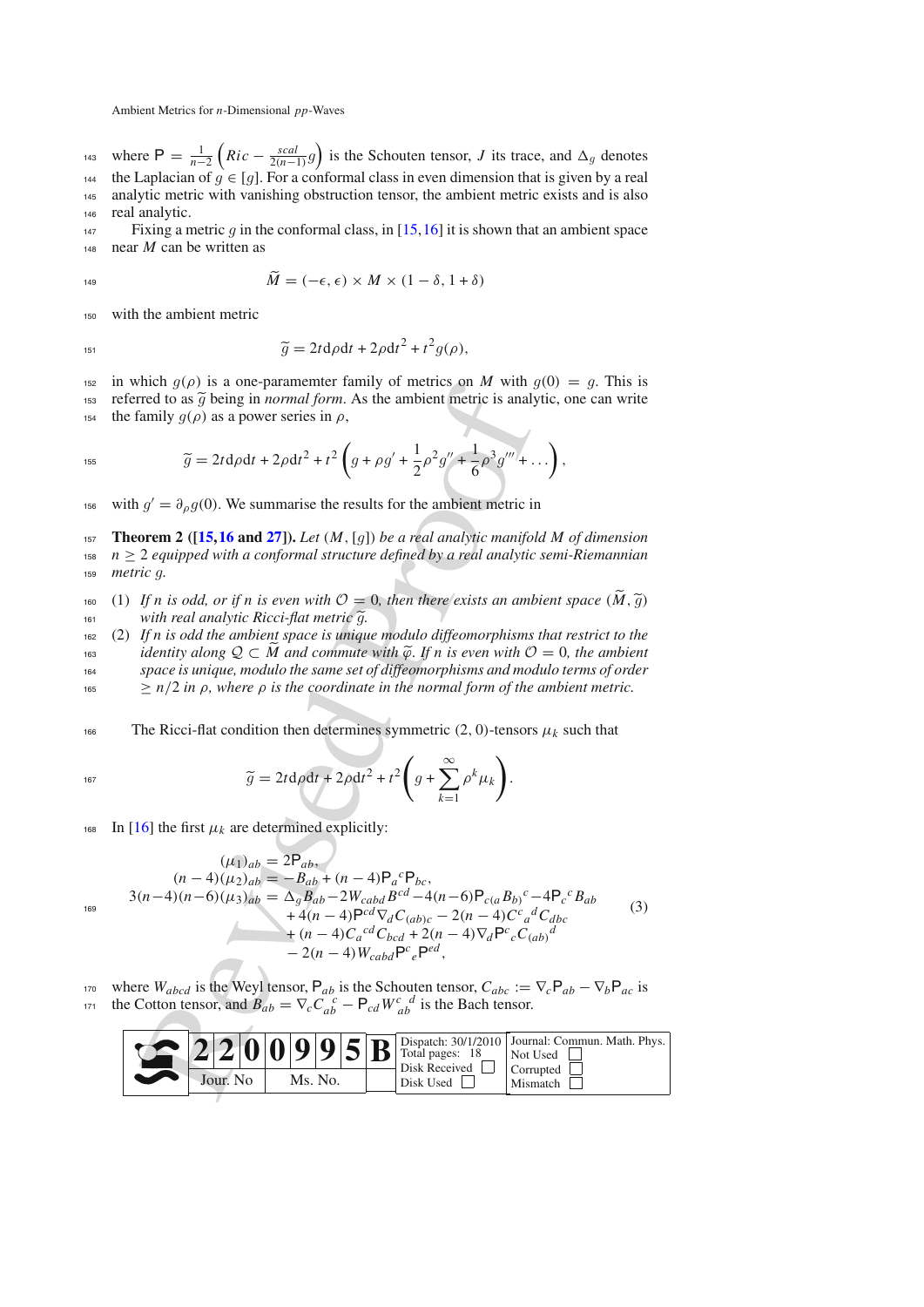#### <span id="page-5-2"></span><sup>172</sup> **3.** *pp***-Waves and Their Curvature**

173 A *pp*-wave is a Lorentzian manifold with a parallel null vector field *K*, i.e.  $\nabla K = 0$ ,  $K \neq 0$ , and  $g(K, K) = 0$ , whose curvature tensor satisfies the trace condition

<span id="page-5-0"></span>
$$
R_{ab}^{ef} R_{efcd} = 0.
$$
 (4)

If we denote by *κ* the one-form given by  $\kappa := K \perp g$  the curvature condition [\(4\)](#page-5-0) is equivalent to each of the following, in which [*ab*] denotes the skew symmetrisation with equivalent to each of the following, in which  $[ab]$  denotes the skew symmetrisation with 178 respect to *a* and *b*,  $[42]$  $[42]$ :

$$
_{179} (1) \quad \kappa_{[a} R_{bc]de} = 0;
$$

 $t<sub>180</sub>$  (2) there is a symmetric (2, 0)-tensor *ρ* with *K*<sup>⊥</sup>*ρ* = 0, such that  $R_{abcd} = \kappa_{[a} \rho_{b][c} \kappa_{d]}$ ;

(3) there is a function  $\varphi$ , such that  $R_{ab}^{e}{}^f R_{ecdf} = \varphi \kappa_a \kappa_b \kappa_c \kappa_d$ .

182 The Ricci tensor of a *pp*-wave is given by  $Ric = \Phi \kappa \otimes \kappa$ , for a smooth function  $\Phi$ . In  $\lim_{n \to \infty}$  dimension  $n = 4$  this is even equivalent to the curvature condition [\(4\)](#page-5-0).

<sup>184</sup> In [\[31](#page-17-12)] we gave another equivalent definition, without using coordinates or traces, <sup>185</sup> but identifying a *pp*-wave as a Lorentzian manifold with parallel null vector field *K*, <sup>186</sup> whose curvature satisfies

$$
\operatorname{Im} \left( \mathcal{R}(U, V)_{|K^{\perp}} \right) \subset \mathbb{R} \cdot K \text{ for all } U, V \in TM. \tag{5}
$$

<sup>188</sup> This equivalence allows for several generalisations [32] and for an easy proof of another <sup>189</sup> equivalence that is related to holonomy: An *n*-dimensional Lorentzian manifold is a <sup>190</sup> *pp*-wave if and only if its holonomy group is contained in the Abelian subgroup  $\mathbb{R}^{n-2}$ 

191 of the stabiliser in SO(1,  $n - 1$ ) of a null vector [30].

Locally, an *n*-dimensional *pp*-wave admits coordinates  $(x^1, \ldots, x^{n-2}, u, r)$  such that the metric is given by that the metric is given by

<span id="page-5-1"></span>
$$
g = \sum_{i=1}^{n-2} (dx^i)^2 + 2du (dr + hdu), \qquad (6)
$$

with *h* being a smooth real function of the first  $(n - 1)$  coordinates,  $h = h(x^i, u)$ , [\[42\]](#page-17-2).<br>In these coordinates the parallel null vector field K is given by  $\partial_r$  and, up to symmetries. In these coordinates the parallel null vector field *K* is given by  $\partial_r$  and, up to symmetries, <sup>197</sup> the only non-vanishing curvature terms of a *pp*-wave are

$$
R(\partial_i, \partial_u, \partial_j, \partial_u) = \partial_i \partial_j h.
$$

Here we use the obvious notation  $\partial_r := \frac{\partial}{\partial r}, \ \partial_u := \frac{\partial}{\partial u}$  and  $\partial_i := \frac{\partial}{\partial x^i}, i = 1, ..., n-2$ .<br>
Hence, the function determining the Ricci-tensor is given by  $\Phi = -\Delta h$  with  $\Delta h = \sum_{i=1}^{n-2} \partial_i^2 h$ , i.e.

$$
^{202}
$$

$$
Ric = -\Delta h \, du^2. \tag{7}
$$

<sup>203</sup> Hence, the image of the Ricci-tensor is totally null, and the scalar curvature vanishes. <sup>204</sup> With this at hand, one can easily calculate the tensors related to the conformal geometry <sup>205</sup> of a *pp*-wave. First, there is the Schouten-tensor

$$
P = \frac{1}{n-2} Ric = -\frac{\Delta h}{n-2} du^2.
$$
 (8)

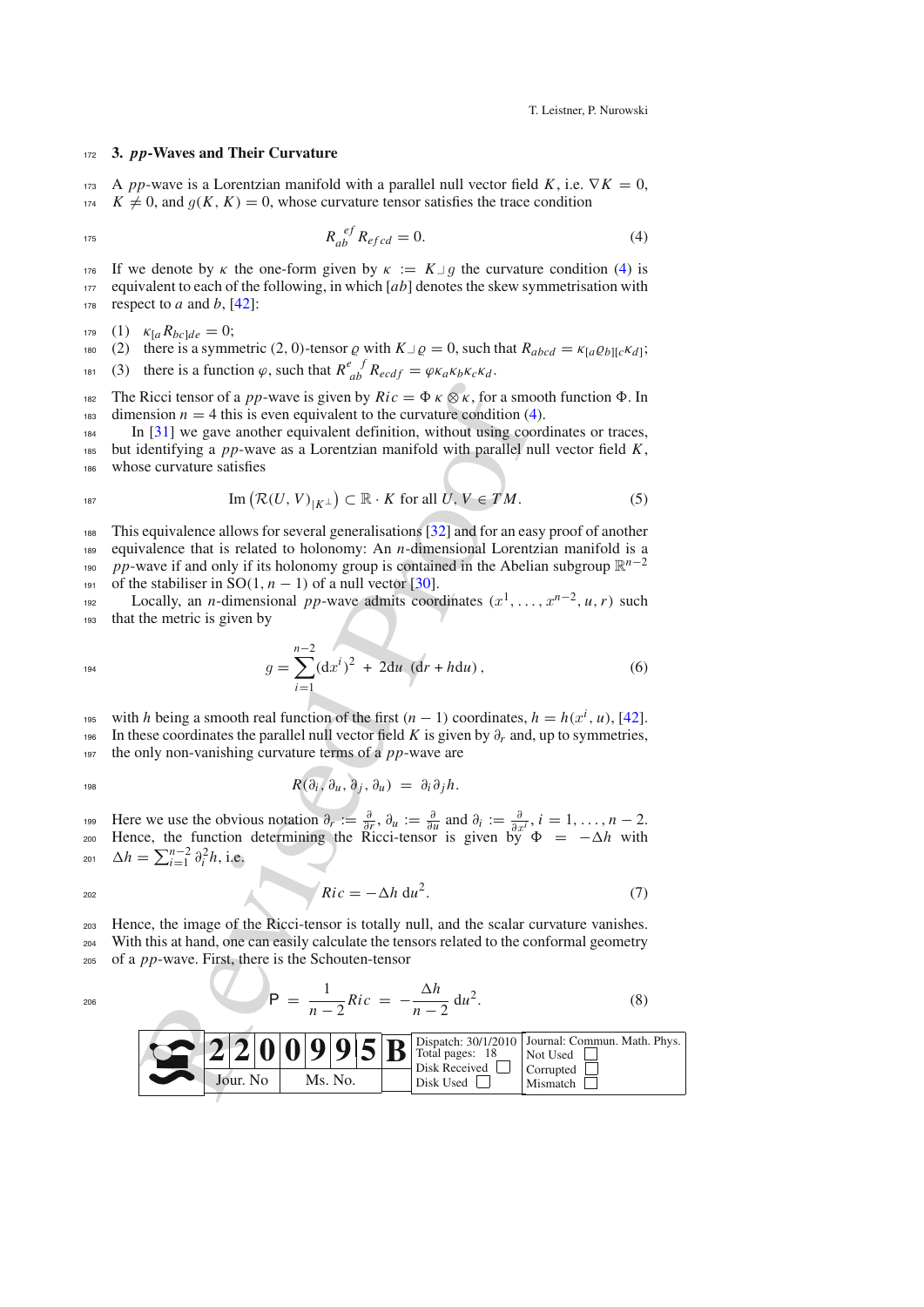<sup>207</sup> Secondly, the Weyl tensor is given by

<span id="page-6-4"></span>
$$
W(\partial_i, \partial_u, \partial_j, \partial_u) = \partial_i \partial_j h - \delta_{ij} \frac{\Delta h}{n-2}, \qquad (9)
$$

and for *n* > 3 we obtain that  $\partial_i \partial_j h = \delta_{ij} \frac{\Delta h}{n-2}$  as an equivalent condition on *h* for *g* being conformally flat <sup>210</sup> conformally flat.

Next, we calculate the Cotton tensor *C*. As  $\nabla P = -\frac{1}{n-2} d(\Delta h) \otimes du^2$  one obtains <sup>212</sup> that

$$
C(\partial_u, \partial_i, \partial_u) = -C(\partial_u, \partial_u, \partial_i) = \frac{\partial_i \Delta h}{n-2}
$$
 (10)

214 are the only non-vanishing components of the Cotton tensor. Hence,  $\partial_i \Delta h = 0$  is the <sup>215</sup> condition on *h* for 3-dimensional conformally flat *pp*-waves.

<sup>216</sup> Furthermore, we obtain the Bach tensor *B*,

<span id="page-6-3"></span>
$$
B = -\frac{\Delta^2 h}{n - 2} \, \mathrm{d}u^2. \tag{11}
$$

<sup>218</sup> This enables us to calculate the next terms in the ambient metric expansion in Eqs. [\(3\)](#page-4-0) beyond  $\mu_1 = 2P = \frac{\Delta h}{n-2} du^2$ , namely

$$
\mu_2 = -\frac{1}{n-4}B = \frac{\Delta^2 h}{(n-2)(n-4)} \mathrm{d}u^2,
$$
  

$$
\mu_3 = \frac{1}{2(n-4)(n-6)} \Delta B = \frac{\Delta^3 h}{3(n-2)(n-2)(n-4)} \mathrm{d}u^2.
$$

221 The very simple structure of  $\mu_1$ ,  $\mu_2$ , and  $\mu_3$  above, and in particular the appearance of the consecutive powers of the Laplacian, suggests that this pattern may be also present in the next terms in the ambient metric expansion. That this is really the case will be proven in the next section.

### <span id="page-6-0"></span><sup>225</sup> **4. The** *pp***-Wave Ambient Metric**

<sup>226</sup> Looking at the very simple form of the *pp*-wave metric [\(6\)](#page-5-1) and the general formula for  $227$  the ambient metrics (2), our ansatz for the ambient metric for this *g* is

<span id="page-6-2"></span>
$$
\bar{g} = 2d(\rho t)dt + t^2 \left(2du \left(dr + (h+H)du\right) + \sum_{i=1}^{n-2} (dx^i)^2\right),\tag{12}
$$

 $x^{229}$  where  $H = H(\rho, x^i, u)$ , and

<span id="page-6-1"></span>
$$
H(\rho, x^i, u)|_{\rho=0} = 0.
$$
 (13)

lition on h for 3-dimensional conformally flat pp-waves.<br>
urthermore, we obtain the Bach tensor B,<br>  $B = -\frac{\Delta^2 h}{n-2} du^2$ .<br>
enables us to calculate the next terms in the ambient metric exp<br>
and  $\mu_1 = 2P = \frac{\Delta^2 h}{n-2} du^2$ ,  $_{231}$  If we were able to find an analytic function *H* satisfying [\(13\)](#page-6-1) and for which the metric <sup>232</sup> [\(12\)](#page-6-2) was *Ricci flat* then, by the *uniqueness* of the Fefferman-Graham Theorem [2,](#page-4-1) we 233 would conclude that  $\bar{g}$  with this *H* is the ambient metric for [\(6\)](#page-5-1). Thus to check our guess<br>234 it is enough to calculate the *Ricci tensor* for (12) and to check if its *vanishing* is possible <sup>234</sup> it is enough to calculate the *Ricci tensor* for [\(12\)](#page-6-2) and to check if its *vanishing* is possible 235 for the function  $H$  in the postulated form  $(13)$ .

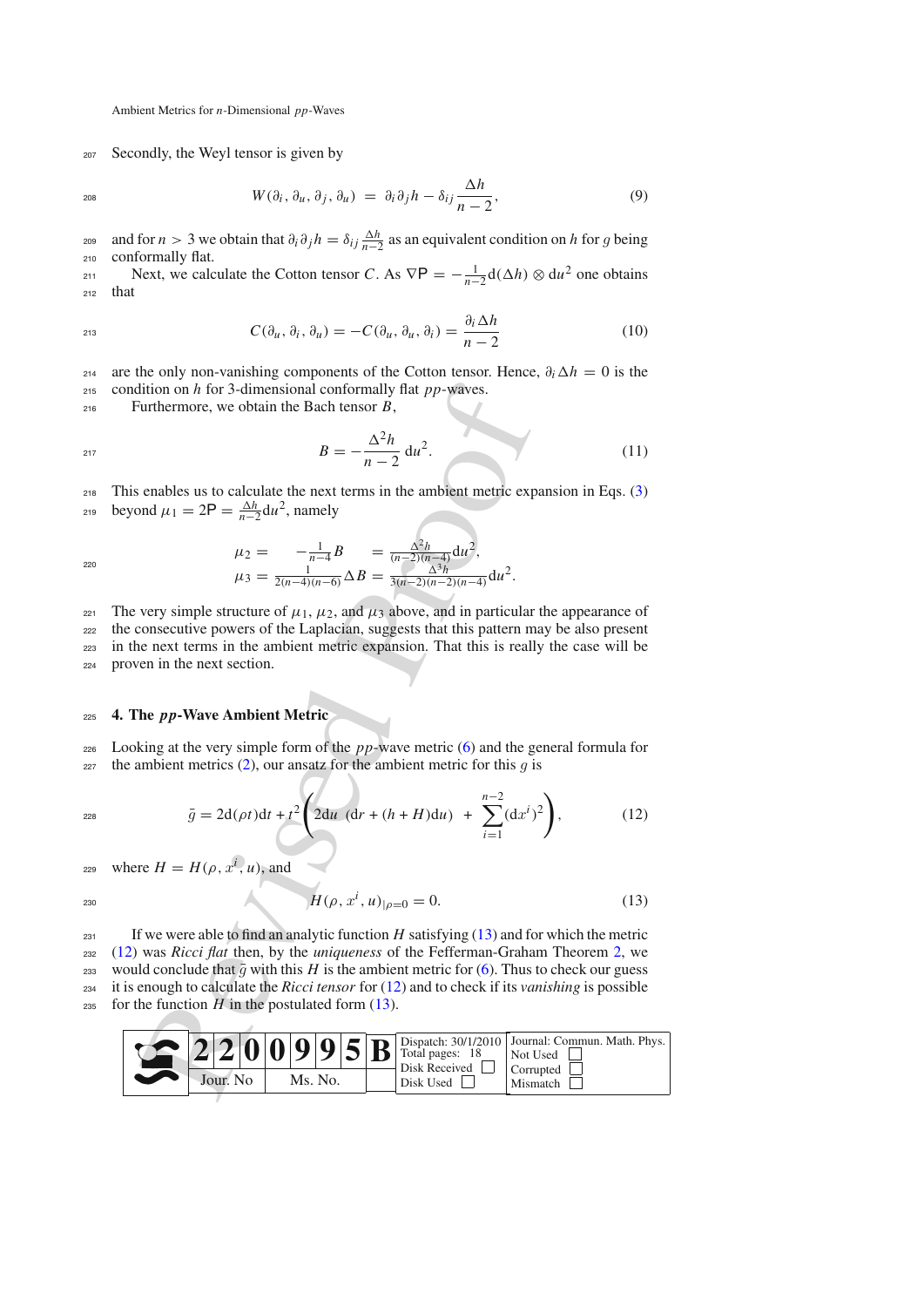T. Leistner, P. Nurowski

<sup>236</sup> **Lemma 1.** *The Ricci tensor of the metric* [\(12\)](#page-6-2) *is*

$$
Ric(\bar{g}) = ((2-n)H_{\rho} + 2\rho H_{\rho\rho} - \Delta H - \Delta h) du^{2}.
$$

*Here*  $\triangle H = \sum_{i=1}^{n-2} \frac{\partial^2 H}{\partial (x^i)^2}$ ,  $H_\rho = \frac{\partial H}{\partial \rho}$ , etc.

<sup>239</sup> *Proof.* We start with a coframe

<span id="page-7-1"></span>
$$
e^{0} = d(\rho t), \ \theta^{i} = t dx^{i}, \ \theta^{n-1} = t^{2}(dr + (h + H)du), \ \theta^{n} = du, \ \theta^{n+1} = dt,
$$
 (14)

241 in which the metric  $\bar{g}$  reads:

$$
\bar{g} = \bar{g}_{\mu\nu}\theta^{\mu}\theta^{\nu} = 2\theta^0\theta^{n+1} + 2\theta^{n-1}\theta^n + \sum_{i=1}^{n-2} (\theta^i)^2, \qquad \mu, \nu = 0, 1, \dots, n+1.
$$

<sup>243</sup> It has the following differentials:

243 It has the following differentials:  
\n
$$
d\theta^{0} = 0,
$$
\n
$$
d\theta^{i} = -t^{-1}\theta^{i} \wedge \theta^{n+1}, \qquad \forall i = 1, ..., n-2,
$$
\n244 
$$
d\theta^{n-1} = tH_{\rho}\theta^{0} \wedge \theta^{n} + t\sum_{i=1}^{n-2} (h_{i} + H_{i})\theta^{i} \wedge \theta^{n} - 2t^{-1}\theta^{n-1} \wedge \theta^{n+1} + \rho tH_{\rho}\theta^{n} \wedge \theta^{n+1},
$$
\n
$$
d\theta^{n} = 0,
$$
\n
$$
d\theta^{n+1} = 0.
$$
\nIn this of name the Levi-Civita connection 1-forms, i.e. matrix-valued 1-forms satisfying  
\n245 
$$
d\theta^{\mu} + \Gamma_{\nu}^{\mu} \wedge \theta^{\nu} = 0, \Gamma_{\mu\nu} + \Gamma_{\nu\mu} = 0, \Gamma_{\mu\nu} = g_{\mu\sigma} \Gamma_{\nu}^{\sigma},
$$
\n
$$
\Gamma_{\nu} = -tH_{\mu}\theta^{\mu},
$$
\n
$$
\Gamma_{\nu} = -tH_{\mu}\theta^{\mu},
$$
\n
$$
\Gamma_{\nu} = -tH_{\mu} + H_{i} + H_{i} + H_{i} + H_{i}.
$$
\n(14) 
$$
\Gamma_{\nu} = 1 - t^{-1}H_{\nu}.
$$
\n(15) 
$$
\Gamma_{\nu} = -t^{-1}H_{\nu} + \Gamma_{\mu} = t^{-1}H_{\nu}.
$$
\n(16) 
$$
\Gamma_{\nu} = -\Gamma_{\nu} \mu
$$
 and other connection 1-forms are zero. The curvature 2-forms 
$$
\Omega_{\mu\nu} = d\Gamma_{\mu\nu} + \Gamma_{\mu\rho} \wedge \Gamma_{\nu}^{\rho},
$$
 have the following nonvanishin components:  
\n251 
$$
\Omega_{0n} = -H_{\rho\rho}\theta^{0} \wedge \theta^{n} - \sum_{i=1}^{n-2} H_{i\rho}\theta^{i} \wedge \theta^{n} - \rho H_{\rho\rho}\theta^{n} \wedge \theta^{n+1},
$$
\n
$$
\Omega_{\nu} = -H_{\mu\rho}\theta^{0}
$$

246 In this coframe the Levi-Civita connection 1-forms, i.e. matrix-valued 1-forms satisfying<br>
246  $dθ^{\mu} + \Gamma^{\mu}_{\nu} \wedge θ^{\nu} = 0$ ,  $\Gamma_{\mu\nu} + \Gamma_{\nu\mu} = 0$ ,  $\Gamma_{\mu\nu} = \bar{g}_{\mu\sigma} \Gamma^{\sigma}_{\nu}$ , are:

<span id="page-7-2"></span>
$$
\Gamma_{0n} = -tH_{\rho}\theta^{n},
$$
\n
$$
\Gamma_{in} = -t(h_{i} + H_{i})\theta^{n},
$$
\n
$$
\Gamma_{n-1 n} = t^{-1}\theta^{n+1},
$$
\n
$$
\Gamma_{i n+1} = t^{-1}\theta^{i},
$$
\n
$$
\Gamma_{n-1 n+1} = t^{-1}\theta^{n},
$$
\n
$$
\Gamma_{n n+1} = t^{-1}\theta^{n-1} - \rho tH_{\rho}\theta^{n}.
$$
\n(15)

248 Modulo the symmetry  $\Gamma_{\mu\nu} = -\Gamma_{\nu\mu}$  all other connection 1-forms are zero.

The curvature 2-forms  $\Omega_{\mu\nu} = d\Gamma_{\mu\nu} + \Gamma_{\mu\rho} \wedge \Gamma^{\rho}_{\nu}$ , have the following nonvanishing <sup>250</sup> components:

<span id="page-7-0"></span>
$$
\Omega_{0n} = -H_{\rho\rho}\theta^0 \wedge \theta^n - \sum_{i=1}^{n-2} H_{i\rho}\theta^i \wedge \theta^n - \rho H_{\rho\rho}\theta^n \wedge \theta^{n+1},
$$
\n
$$
\Omega_{0n} = -H_{\rho\rho}\theta^0 \wedge \theta^n - \sum_{i=1}^{n-2} (S_{i}, H_{i+1}, H_{i+1}, \mu_{i+1})\theta^k \wedge \theta^n - \rho H_{\rho\sigma}\theta^n \wedge \theta^{n+1} \qquad (16)
$$

$$
\Omega_{in} = -H_{i\rho}\theta^0 \wedge \theta^n - \sum_{k=1}^{n-2} (\delta_{ik}H_{\rho} + H_{ik} + h_{ik})\theta^k \wedge \theta^n - \rho H_{i\rho}\theta^n \wedge \theta^{n+1}, \quad (16)
$$

$$
\Omega_{nn+1} = -\rho H_{\rho\rho}\theta^0 \wedge \theta^n - \sum_{i=1}^{n-2} \rho H_{i\rho}\theta^i \wedge \theta^n - \rho^2 H_{\rho\rho}\theta^n \wedge \theta^{n+1},
$$

<sup>254</sup> together with the components that are implied by the symmetry  $\Omega_{\mu\nu} = -\Omega_{\nu\mu}$ .

The Riemann tensor  $R_{\mu\nu\rho\sigma}$ , defined by  $\Omega_{\mu\nu} = \frac{1}{2} R_{\mu\nu\rho\sigma} \theta^{\rho} \wedge \theta^{\sigma}$ , can be read off from Eqs. (16). Using this and the inverse of the metric  $g^{\mu\nu}$ ,  $g_{\mu\rho}g^{\rho\nu} = \delta_{\mu}^{\ \nu}$ , we calculate the

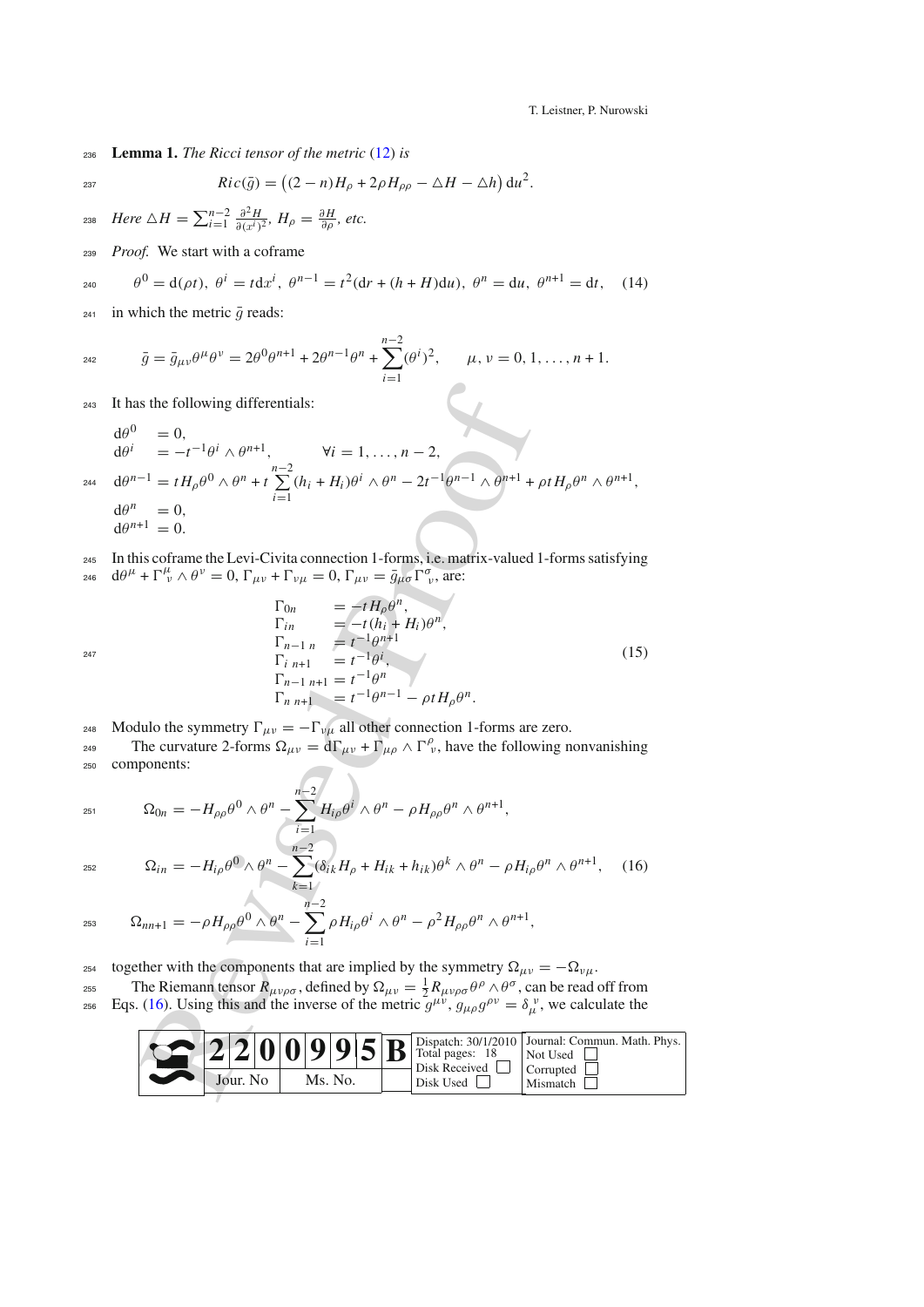Ricci tensor  $R_{\mu\nu} = g^{\rho\sigma} R_{\rho\mu\sigma\nu}$ . It turns out that it has  $R_{nn} = -2R_{0nnn+1} + \sum_{i=1}^{n-2} R_{i\eta}$  *Rinin*<br>255 as its only nonvanishing component Explicitly <sup>258</sup> as its only nonvanishing component. Explicitly:

$$
R_{nn} = 2\rho H_{\rho\rho} - (n-2)H_{\rho} - \Delta H - \Delta h.
$$

<sup>260</sup> This finishes the proof of the lemma.

261 The lemma shows that the metric  $\bar{g}$  is Ricci flat if and only if the function *H* satisfies<br>262 the following PDF: the following PDE:

<span id="page-8-0"></span>
$$
(2-n)H_{\rho} + 2\rho H_{\rho\rho} - \Delta H = \Delta h. \tag{17}
$$

<sup>264</sup> For  $\bar{g}$  to be the ambient metric for [\(6\)](#page-5-1) we in addition require the initial condition [\(13\)](#page-6-1).<br><sup>265</sup> By looking for the solution of the initial value problem (17). (13) in the form of a power By looking for the solution of the initial value problem  $(17)$ ,  $(13)$  in the form of a power

<sup>266</sup> series

<span id="page-8-1"></span>
$$
H = \sum_{k=0}^{\infty} a_k \rho^k, \qquad (18)
$$

<sup>268</sup> we immediately get  $a_0 = 0$  from the initial condition (13). Then inserting [\(18\)](#page-8-1) in [\(17\)](#page-8-0), <sup>269</sup> we easily arrive at

**Proposition 1.** If  $n = 2s + 1$ ,  $s \ge 1$ , then the initial value problem [\(17\)](#page-8-0), [\(13\)](#page-6-1) has a <sup>271</sup> unique *power series solution. It is given by:*

$$
H = \sum_{k=1}^{\infty} \frac{\Delta^k h}{k! \prod_{i=1}^k (2i - n)} \rho^k.
$$
 (19)

 $I$ *f*  $n = 2s$  *the power series solution exists only if*  $\Delta^{s} h = 0$ *. If this is the case, the solution* <sup>274</sup> *is also unique and given by the power series* [\(19\)](#page-8-2)*, which truncates to a* polynomial *of z*<sup>15</sup> *order*  $(s - 1)$  *in the variable*  $\rho$ *.* 

 This proposition proves our Theorem 1 of the Introduction. Note that the solution we found is a solution to Eq. 3.17 in [16] that was derived for the Taylor expansion of the 278 ambient metric, here specified for a  $pp$ -wave. In particular, for  $n = 2s$  the obstruction tensor of an *n*-dimensional *pp*-wave is given by

$$
\mathcal{O} = \Delta^s h \, \mathrm{d} u^2.
$$

y do b[e](#page-16-11) a anoment metal-tot (b) we in a[d](#page-2-0)dition (13). Then instants<br>  $H = \sum_{k=0}^{\infty} a_k \rho^k$  $H = \sum_{k=0}^{\infty} a_k \rho^k$  $H = \sum_{k=0}^{\infty} a_k \rho^k$ ,<br>
mmediately get  $a_0 = 0$  from the initial value problem (17), (13) in the<br>
system prover series solution of the initial value pro <sup>281</sup> With this result at hand, every polynomial *h* in the  $x^i$ 's of order lower than 2*k*, with coefficients being functions of *u*, gives an example of a *pp*-wave for which the ambient coefficients being functions of  $u$ , gives an example of a  $pp$ -wave for which the ambient metric truncates to a polynomial of order lower than *k*. This gives plenty of examples of explicit ambient metrics, also in even dimensions. Moreover, choosing *h* properly, one gets examples for which the conformal class does not contain an Einstein metric. This will be the aim of Sect. 6. But first we address the issue of convergence of *H* in odd dimensions.



<span id="page-8-2"></span>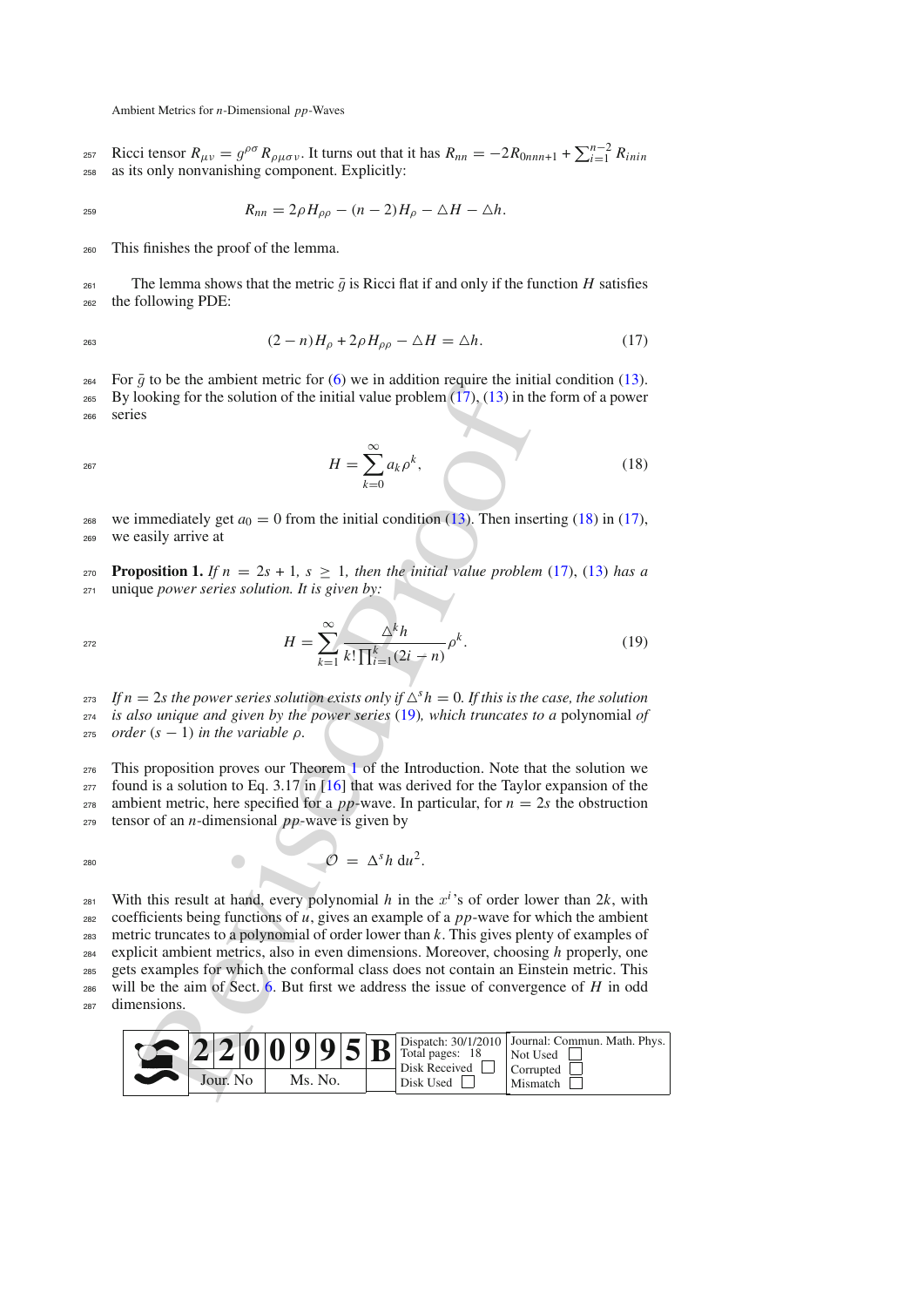#### <sup>288</sup> **5. Convergence in Three Dimensions**

289 In odd dimensions the solution to the Ricci-flat equation,  $H$  in [\(19\)](#page-8-2), may be given by an

<sup>290</sup> infinite series. Since *H* contains only natural powers of  $ρ$ , general arguments as in [\[16](#page-16-11)]  $291$  ensure that *H* converges for an analytic function *h* and is analytic as well, [\[21\]](#page-16-16). Here we

292 give a simple argument that proves convergence for  $n = 3$ :

**Proposition 2.** Let h be a function on  $\mathbb{C} \times \mathbb{R}$  of variables  $(z, u)$  which is an entire holo*z*<sub>294</sub> *morphic function in*  $z = x + iy \in \mathbb{C}$ *, is continuous in*  $u \in \mathbb{R}$ *, and is real for*  $z = x \in \mathbb{R}$ *.* Then the series **Then the series** 

<span id="page-9-0"></span>
$$
H(x, u, \rho) = \sum_{k=1}^{\infty} \frac{(\Delta^k h)(x, u)}{k! \prod_{i=1}^k (2i - 3)} \rho^k
$$
 (20)

*converges uniformly on compact subsets of*  $\mathbb{R}^3$ *.* 

- 298 *Proof.* Let  $R > 1$  be a real number and let  $C = \sup\{|h(z, u)|\}$  over all values of  $(z, u)$
- 299 such that  $|z-x| \leq (R+2\epsilon)$ ,  $|u| \leq v > 0$ , and  $|x| \leq \epsilon > 0$ . Then by the Cauchy-Schwarz<br>200 inequality, the k<sup>th</sup> derivative of h at every real point  $(x, u) \in [-\epsilon, \epsilon] \times [-v, v]$  satisfies
- inequality, the  $k^{\text{th}}$  derivative of *h* at every real point  $(x, u) \in [-\epsilon, \epsilon] \times [-\nu, \nu]$  satisfies<br>  $|h^{(k)}(x, u)| \leq \frac{Ck!}{\epsilon}$ . This provides the following estimate for the values of the powers of
- $|h^{(k)}(x, u)| \leq \frac{Ck!}{R^k}$ . This provides the following estimate for the values of the powers of
- $\int \frac{d^{2k}h}{dz^{2k}}$  is the Laplacian  $\Delta^k h = \frac{d^{2k}h}{dz^{2k}}$ .

<span id="page-9-1"></span>
$$
\forall (x, u) \in [-\epsilon, \epsilon] \times [-\nu, \nu] \quad \text{we have} \quad |(\Delta^k h)(x, u)| \le \frac{C(2k)!}{R^{2k}}.\tag{21}
$$

 $304$  Now we rewrite  $(20)$  to the equivalent form

$$
H = \rho \Delta h - \sum_{k=1}^{\infty} \frac{\Delta^{k+1} h}{(k+1)! \cdot 1 \cdot 3! \cdots (2k-1)} \rho^{k+1}.
$$

<sup>306</sup> To show that *H* converges it is enough to show the convergence of the power series  $307$  above. This can be done by using the estimate  $(21)$ :

237 converges uniformly on compact subsets of 
$$
\mathbb{R}^3
$$
.  
\n238 *Proof.* Let  $R > 1$  be a real number and let  $C = \sup\{|h(z, u)|\}$  over all values of  $(z, u)$   
\n239 *such that*  $|z-x| \le (R+2\epsilon)$ ,  $|u| \le v > 0$ , and  $|x| \le \epsilon > 0$ . Then by the Cauchy-Schwarz  
\n230  $|h^{(k)}(x, u)| \le \frac{Ck!}{k!}$ . This provides the following estimate for the values of the powers of  
\n231  $|h^{(k)}(x, u)| \le \frac{Ck!}{k!}$ . This provides the following estimate for the values of the powers of  
\n232 the Laplacian  $\Delta^k h = \frac{d^2k}{dz^2k}$ :  
\n24 Now we rewrite (20) to the equivalent form  
\n253  
\n254 Now we rewrite (20) to the equivalent form  
\n255  
\n256  
\n257  
\n258  
\n259  
\n250  
\n250  
\n251  
\n251  
\n252  
\n253  
\n254  
\n256  
\n257  
\n258  
\n259  
\n259  
\n250  
\n250  
\n251  
\n251  
\n252  
\n253  
\n254  
\n256  
\n257  
\n258  
\n259  
\n250  
\n251  
\n251  
\n252  
\n253  
\n254  
\n254  
\n255  
\n256  
\n257  
\n258  
\n259  
\n250  
\n251  
\n251  
\n252  
\n253  
\n254  
\n254  
\n255  
\n256  
\n256  
\n257  
\n258  
\n259  
\n250  
\n251  
\n251  
\n252  
\n253  
\n254  
\n254  
\n256  
\n257  
\n258  
\n259  
\n251  
\n251  
\n252  
\n253  
\n254  
\n254  
\n255  
\n256  
\n257  
\n258  
\n25

310 Since

$$
^{311}
$$

$$
\frac{|b_{k+1}|}{|b_k|} = \frac{2(k+1)(2k+3)(2k+4)}{(k+2)(2k+1)(2k+2)} \longrightarrow 2 \text{ as } k \to \infty,
$$

<sup>312</sup> then this series converges for  $|\rho| \leq \frac{R^2}{2}$ . This finishes the proof.

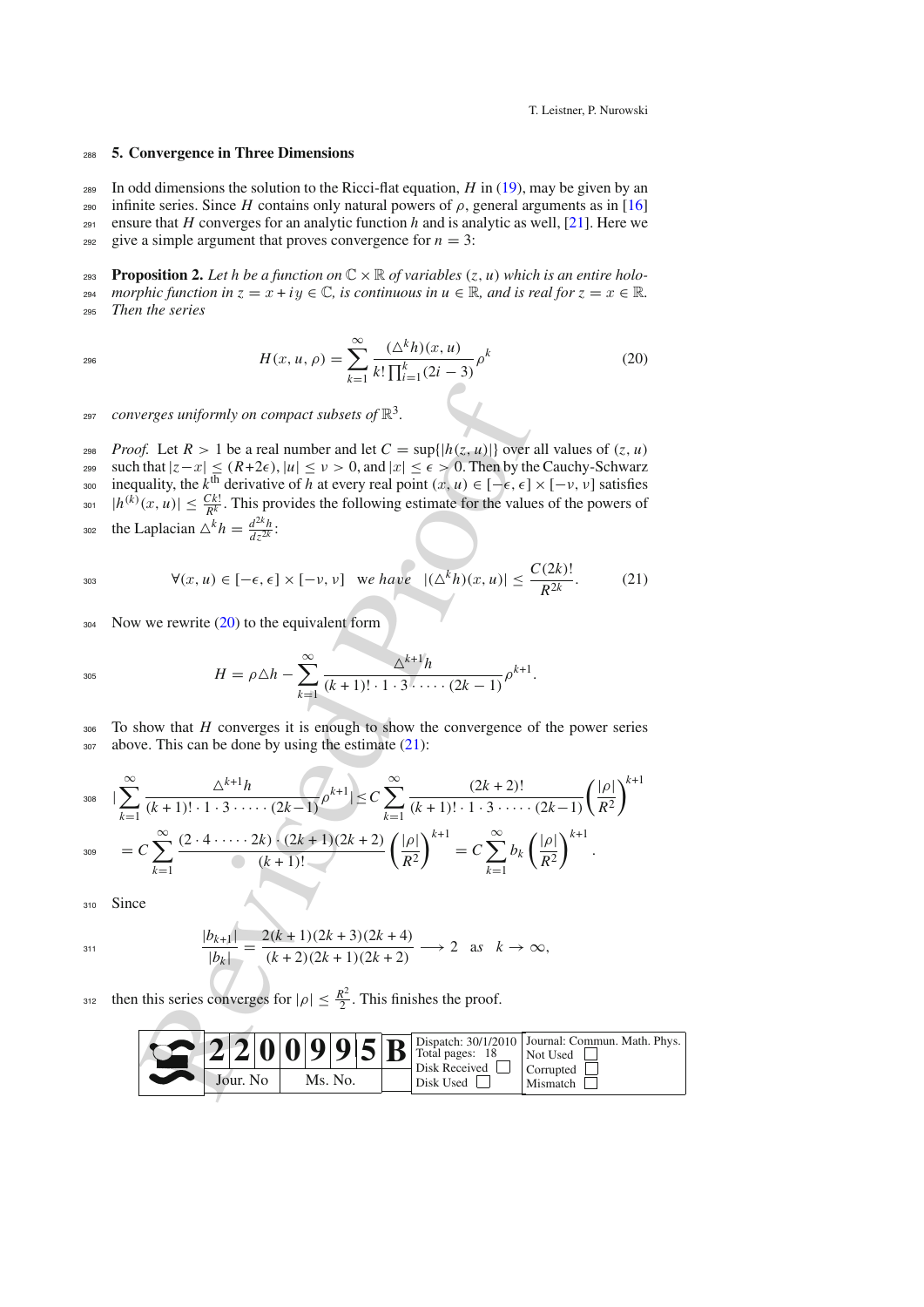#### <span id="page-10-0"></span><sup>313</sup> **6. Bach Flat Metrics that are not Conformally Einstein**

 With Eq. [\(11\)](#page-6-3) it is obvious how to obtain Bach-flat *pp*-waves. It is more difficult to find those that are not conformally Einstein. In this section we want to give examples of 4-dimensional *pp*-waves that are both Bach flat and not conformal to Einstein. But first 317 we have to review some necessary conditions of being conformal to Einstein given in [\[20](#page-16-9)] for any dimension. In this section, when we write 'conformal to' we mean 'locally conformal to'.

<sup>320</sup> From the formulae for the transformation of the Schouten tensor under conformal  $321$  changes of the metric one obtains that a metric is conformal to an Einstein metric if and  $322$  only if there exists a scaling function  $\Upsilon$  such that

<span id="page-10-1"></span>
$$
P - \nabla d\Upsilon + (d\Upsilon)^2 \text{ is pure trace.}
$$
 (22)

<sup>324</sup> In the following we write *Y* for the gradient of ϒ. In [\[20](#page-16-9), Prop. 2.1] the following <sup>325</sup> necessary conditions for the metric to be conformal to Einstein were derived from Eq. <sup>326</sup> [\(22\)](#page-10-1):

<span id="page-10-2"></span>
$$
C + W(Y, \dots, \dots) = 0,\tag{23}
$$

$$
^{327}
$$

$$
B + (n - 4)W(Y, \dots, Y) = 0.
$$
 (24)

is the the[o](#page-16-9)rem.<br>
Example the transformal to Ensign the True is the control of Finithering the transformal to Ensign the first condition is satisfied for a gradient Y if and on<br>
Example properties to the control of Basic C Note that the first condition is satisfied for a gradient *Y* if and only if the metric is conformally equivalent to a metric with vanishing Cotton tensor, i.e. if it is *conformally Cotton-flat*. We further mention that the property of being conformally Cotton-flat is also neccessary for the metric to be conformally Einstein [20].

<span id="page-10-4"></span><sup>333</sup> For a *pp*-wave conditions [\(23\)](#page-10-2) and (24) are equivalent to the following:

<sup>334</sup> **Proposition 1.** *If the pp-wave* [\(6\)](#page-5-1) *is conformally Einstein but not conformally flat* and  $n > 3$ *, then there is a vector field Y on M, whose components*  $Y^i := dx^i(Y)$ ,<br>and  $Y^{n-1} := du(Y)$  satisfy the equations  $i = 1, \ldots, n-2$ , and  $Y^{n-1} := du(Y)$  satisfy the equations

$$
\partial_i \Delta h - Y^i \Delta h + (n-2) \sum_{k=1}^{n-2} Y^k \partial_k \partial_i h = 0, \qquad (25)
$$

<span id="page-10-3"></span>

$$
\Delta^2 h - (n-4)\Delta h \sum_{k=1}^{n-2} \left(Y^k\right)^2 + (n+2)(n-4) \sum_{k,l=1}^{n-2} Y^k Y^l \partial_k \partial_l h = 0, \qquad (26)
$$

339 *for* 
$$
i = 1, ..., n - 2
$$
, *and*

$$
Y^{n-1} = 0. \t\t(27)
$$

λ

*Proof.* Writing  $Y = Y^k \partial_k + Y^{n-1} \partial_u + \frac{d}{Y} Y^n$ , Eq. [\(23\)](#page-10-2) and the formulae in Sect. [3](#page-5-2) give

$$
0 = Y^{n-1} W(\partial_u, \partial_i, \partial_u, \partial_j),
$$
  

$$
\partial_i \Delta h_{1} W(\partial_u, \partial_i, \partial_v)
$$

$$
0 = \frac{\partial_i \Delta h}{n-2} + Y^k \left( \partial_k \partial_i h - \delta_{ki} \frac{\Delta h}{n-2} \right).
$$

These, when  $n > 3$ , imply both  $Y^{n-1} = 0$  and Eq. [\(25\)](#page-10-3). Equation [\(24\)](#page-10-2) gives that

$$
0=-\frac{\Delta^2 h}{n-2}-(n-4)Y^kY^l\left(\partial_k\partial_lh-\delta_{kl}\frac{\Delta h}{n-2}\right),
$$

 $_{346}$  which implies Eq. (26).

|           |         |  |  |  |           | Disk Received         | $2200995B$ Dispatch: 30/1/2010 Journal: Commun. Math. Phys. |
|-----------|---------|--|--|--|-----------|-----------------------|-------------------------------------------------------------|
| Jour, No. | Ms. No. |  |  |  | Disk Used | Corrupted<br>Mismatch |                                                             |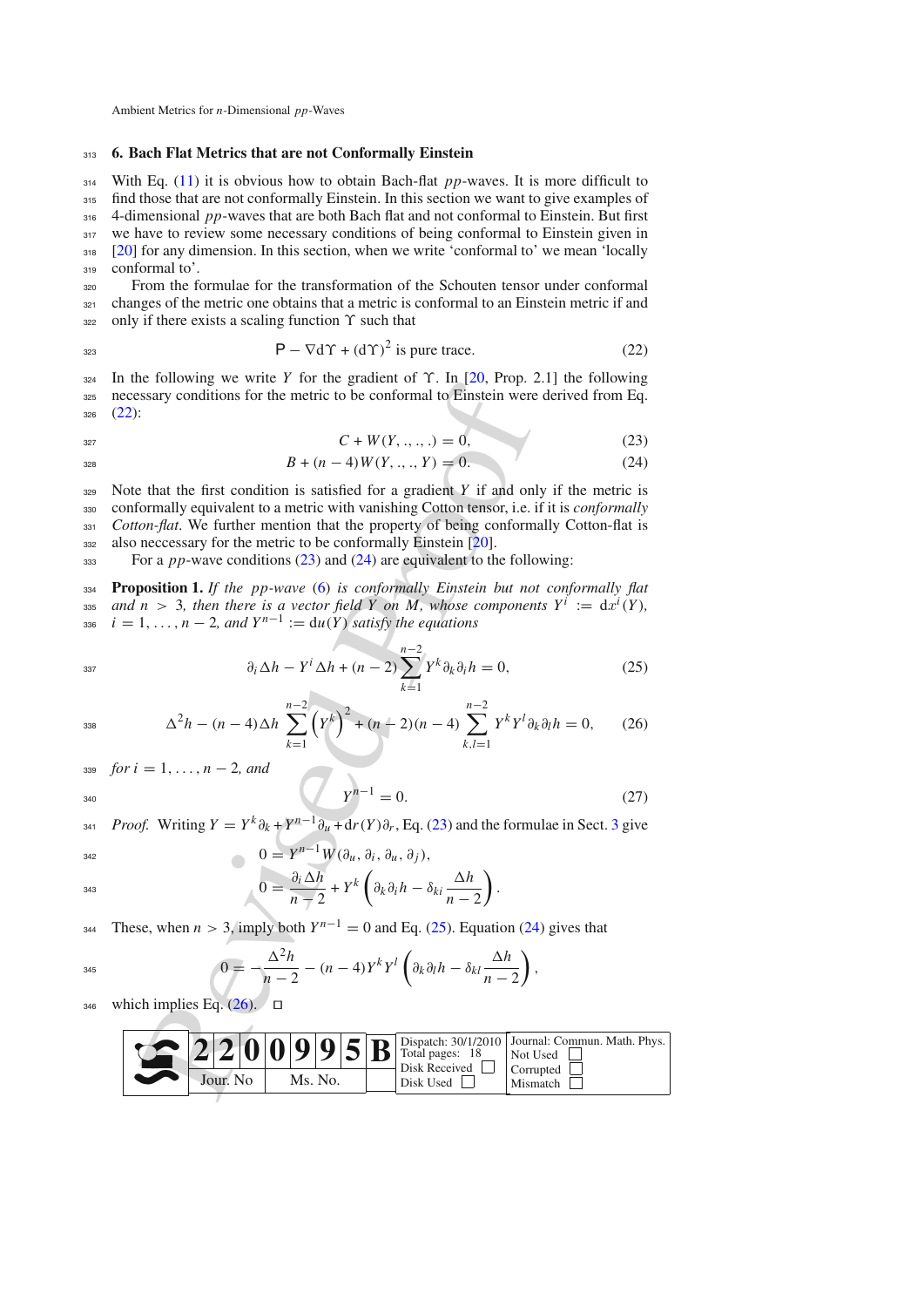T. Leistner, P. Nurowski

<sup>347</sup> Writing *Y* as the gradient of ϒ,

$$
^{348}
$$

$$
Y = \sum_{k=1}^{n-2} \partial_k \Upsilon \partial_k + \partial_r \Upsilon \partial_u + (\partial_u \Upsilon - h \partial_r \Upsilon) \partial_r,
$$

the proposition implies that  $du(Y) = \partial_r \Upsilon = 0$ . Hence,

$$
\partial_r \left( dr(Y) \right) = \partial_r \left( \partial_u \Upsilon - h \partial_r \Upsilon \right) = 0,
$$

351 and we obtain

352 **Corollary 1.** *Let g be a pp-wave that is conformally Einstein but not conformally flat*  $\frac{1}{253}$  *in dimension n* > 3. *and let Y be the gradient of the scaling function*  $\Upsilon$  *satisfying Eq.* in dimension  $n > 3$ , and let Y be the gradient of the scaling function  $\Upsilon$  satisfying Eq.  $_{354}$  [\(22\)](#page-10-1). Then the function  $Y^n = dr(Y)$  does not depend on the r-variable.

<sup>355</sup> *Example 1.* For  $n = 3$  a third order polynomial  $h$  in  $x$  with coefficients being functions of  $u$  defines a  $p$ -wave with non-vanishing Cotton tensor. Hence, it is not conformally <sup>356</sup> of *u* defines a *pp*-wave with non-vanishing Cotton tensor. Hence, it is not conformally <sup>357</sup> flat and therefore not conformally Einstein.

*Example 2.* Set  $M = \mathbb{R}^n$  and  $h = (x^1)^4 + \cdots + (x^n - 2)^4$ . Then,  $\partial_i \partial_j h \neq \delta_{ij} \frac{\Delta h}{n-2}$  on one sets in M and hence a is not conformally flat. On the other hand Eq. (26) can 359 open sets in *M* and hence, *g* is not conformally flat. On the other hand, Eq. [\(26\)](#page-10-3) can<br>369 never be satisfied in  $0 \in M$  because here all second order derivatives of *h* vanish but 360 never be satisfied in  $0 \in M$ , because here all second order derivatives of *h* vanish, but <sup>22</sup><sub>2</sub><sup>2</sup> = 24(*n* − 2). Thus, the *pp*-wave defined by  $h = (x^1)^4 + \cdots + (x^{n-2})^4$  is not conformally Einstein <sup>362</sup> conformally Einstein.

mple 1. For  $n = 3$  a third order polynomial h in x with coefficiendefines a pp-wave with non-vanishing Cotton tensor. Hence, it is dues therefore not conformally Binstein.<br>
M and therefore not conformally Binstein. Then, 363 Now we turn to dimension  $n = 2s = 4$ . Here the formula (19) makes sense only if  $2^{2}h = 0$ . In such case the formula truncates to  $H = \frac{1}{2}\rho \Delta h$ . Thus it is clear that for the <sup>365</sup> 4-dimensional *pp*-waves the Fefferman-Graham obstruction is *precisely*  $\Delta^2 h$ , which is <sup>366</sup> a multiple of the Bach tensor, and does not involve any lower order terms in the deriva-<sup>367</sup> tives of the metric functions. In order to write down all such metrics, it is convenient to pass to the *complex notation* by introducing coordinates  $z = \frac{x^1 + ix^2}{\sqrt{2}}, \bar{z} = \frac{x^1 - ix^2}{\sqrt{2}}$ . In this 369 notation the *most general* 4-dimensional *pp*-wave metric *satisfying*  $\Delta^2 h = 0$  is given

370 **by** 

$$
g_4 = 2du \left( dr + \left( \bar{z}\alpha + z\bar{\alpha} + \beta + \bar{\beta} \right) du \right) + 2dzd\bar{z}.
$$

<sup>372</sup> Here α = α(*z*, *u*), β = β(*z*, *u*) are *holomorphic* functions of *z*. This metric is *Bach-flat*, 373 and in *some* cases, such as when  $a_z + \overline{a}_{\overline{z}} = const$ , is conformal to an Einstein metric. <sup>374</sup> Its ambient metric is given by

$$
\tilde{g}_4 = 2d(\rho t)dt + t^2 \left(2du[dr + (\bar{z}\alpha + z\bar{\alpha} + \beta + \bar{\beta} - \rho(a_z + \bar{\alpha}_{\bar{z}}))du\right) + 2dzd\bar{z}\right),
$$

- <sup>376</sup> and by construction is *Ricci flat*. We get
- <sup>377</sup> **Proposition 2.** *<sup>A</sup>* <sup>4</sup>*-dimensional pp-wave <sup>g</sup>*<sup>4</sup> *is Bach flat if and only if*

$$
g_4 = 2du \left( dr + \left( \bar{z}\alpha + z\bar{\alpha} + \beta + \bar{\beta} \right) du \right) + 2dzd\bar{z},
$$

<sup>379</sup> *with* α = α(*z*, *u*)*,* β = β(*z*, *u*) *functions of a complex variable z and a real variable u* which are holomorphic in z.

<sup>381</sup> In general, this Bach-flat metric is *not* conformally Einstein:

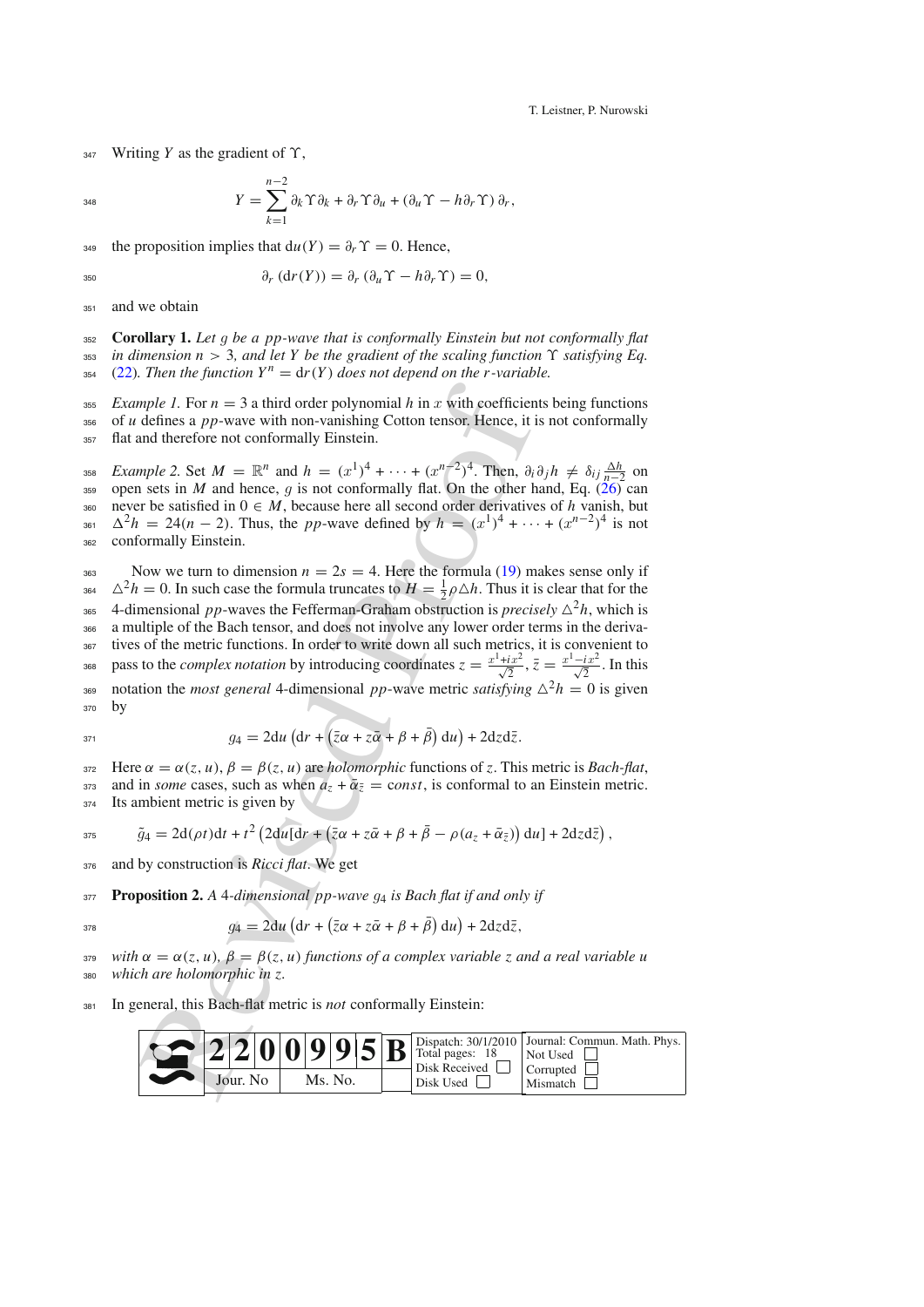<sup>382</sup> **Theorem 3.** *A* 4*-dimensional Bach-flat pp-wave*

<span id="page-12-0"></span>

 $384$  *with*  $\beta \equiv 0$  *is conformally equivalent to a metric with vanishing Cotton tensor. Moreover,* <sup>385</sup> *the following three properties are equivalent:*

 $g_4 = 2du \left( dr + (\bar{z}\alpha + z\bar{\alpha}) du \right) + 2dzd\bar{z}$  (28)

 $386 \quad (1) \quad \partial_{\tau}^{2} \alpha \equiv 0,$ 

<sup>387</sup> (2) *<sup>g</sup>*<sup>4</sup> *is conformally flat,*

<sup>388</sup> (3) *<sup>g</sup>*<sup>4</sup> *is conformally Einstein.*

*In particular, any such metric with*  $\partial^2_z \alpha \neq 0$  *is not conformally Einstein.* 

390 *Proof.* First, in the complex coordinates  $(z, \bar{z})$  we have:  $\Delta h = 2(\partial_z \alpha + \partial_{\bar{z}} \bar{\alpha})$ . Next, <sup>391</sup> using

$$
\partial_1 = \frac{1}{\sqrt{2}} (\partial_z + \partial_{\bar{z}}), \quad \partial_2 = \frac{i}{\sqrt{2}} (\partial_{\bar{z}} - \partial_{\bar{z}}),
$$

<sup>393</sup> in the formula [\(9\)](#page-6-4) we see that the Weyl tensor vanishes if and only if  $\partial_z^2 \alpha = 0$ . This proves the equivalence of (1) and (2). proves the equivalence of  $(1)$  and  $(2)$ .

<sup>395</sup> For the remaining statements we try to find a vector field *Y* that solves the necessary 396 condition [\(23\)](#page-10-2) for *g* to be conformally Einstein. We use this equation in the form [\(25\)](#page-10-3),<br>397 as in Proposition 1. Recall that in this proposition we proved that such a vector does not as in Proposition [1.](#page-10-4) Recall that in this proposition we proved that such a vector does not <sup>398</sup> have a ∂*u*-component. Thus we look for *Y* of the form

$$
Y = F \partial_z + \overline{F} \partial_{\overline{z}} + f \partial_r,
$$

400 where  $F = F(z, \bar{z}, r, u)$  is a complex and  $f = f(z, \bar{z}, r, u)$  is a real function. Equation <sup>401</sup> [\(25\)](#page-10-3) gives

$$
0 = \partial_z^2 \alpha \left(1 + \bar{z}F\right) + \partial_{\bar{z}}^2 \bar{\alpha} \left(1 + z\overline{F}\right),\tag{29}
$$

$$
0 = \partial_z^2 \alpha \left( 1 + \bar{z}F \right) - \partial_{\bar{z}}^2 \bar{\alpha} \left( 1 + z\overline{F} \right), \tag{30}
$$

<sup>404</sup> which immediately implies

$$
\partial_z^2 \alpha \left(1 + \bar{z}F\right) = 0.
$$

Assuming that  $g_4$  is not conformally flat, i.e.  $\partial_z^2 \alpha \neq 0$  we get

$$
F(z) = -1/\bar{z}.
$$

Thus we found that the vector *Y* solves (23) if and only if  $Y = -\frac{1}{z}\partial_z - \frac{1}{z}\partial_{\bar{z}} + f\partial_r$ . Now, <sup>409</sup> *<sup>g</sup>*<sup>4</sup> is conformally Cotton-flat if we find *<sup>f</sup>* such that this *<sup>Y</sup>* is a gradient. Setting

$$
Y^{\flat} = g_4(Y,.) = -\frac{1}{z}dz - \frac{1}{\bar{z}}d\bar{z} + f du,
$$

we see that *Y* is locally a gradient, i.e.  $dY^{\flat} = 0$ , if and only if *f* is a function of variable 412 *u* alone. Every  $f = f(u)$  gives a solution to the conformally Cotton equation.

<sup>413</sup> To prove that (3) implies (2), assume that  $g_4$  is not conformally flat but conformally flat but conformally flat but conformally flat but conformally flat but conformally flat but conformally flat but content of E Einstein. Then we plug in the vector  $Y^{\flat}$  we have obtained as a solution of Eq. [\(25\)](#page-10-3), and <sup>415</sup> its corresponding

$$
\nabla Y^{\flat} = \mathrm{d} f \otimes \mathrm{d} u - \left( \frac{\alpha + z \partial_{\bar{z}} \bar{\alpha}}{\bar{z}} + \frac{\bar{\alpha} + \bar{z} \partial_{z} \alpha}{z} \right) \mathrm{d} u^{2} + \frac{1}{z^{2}} \mathrm{d} z^{2} + \frac{1}{\bar{z}^{2}} \mathrm{d} \bar{z}^{2}
$$

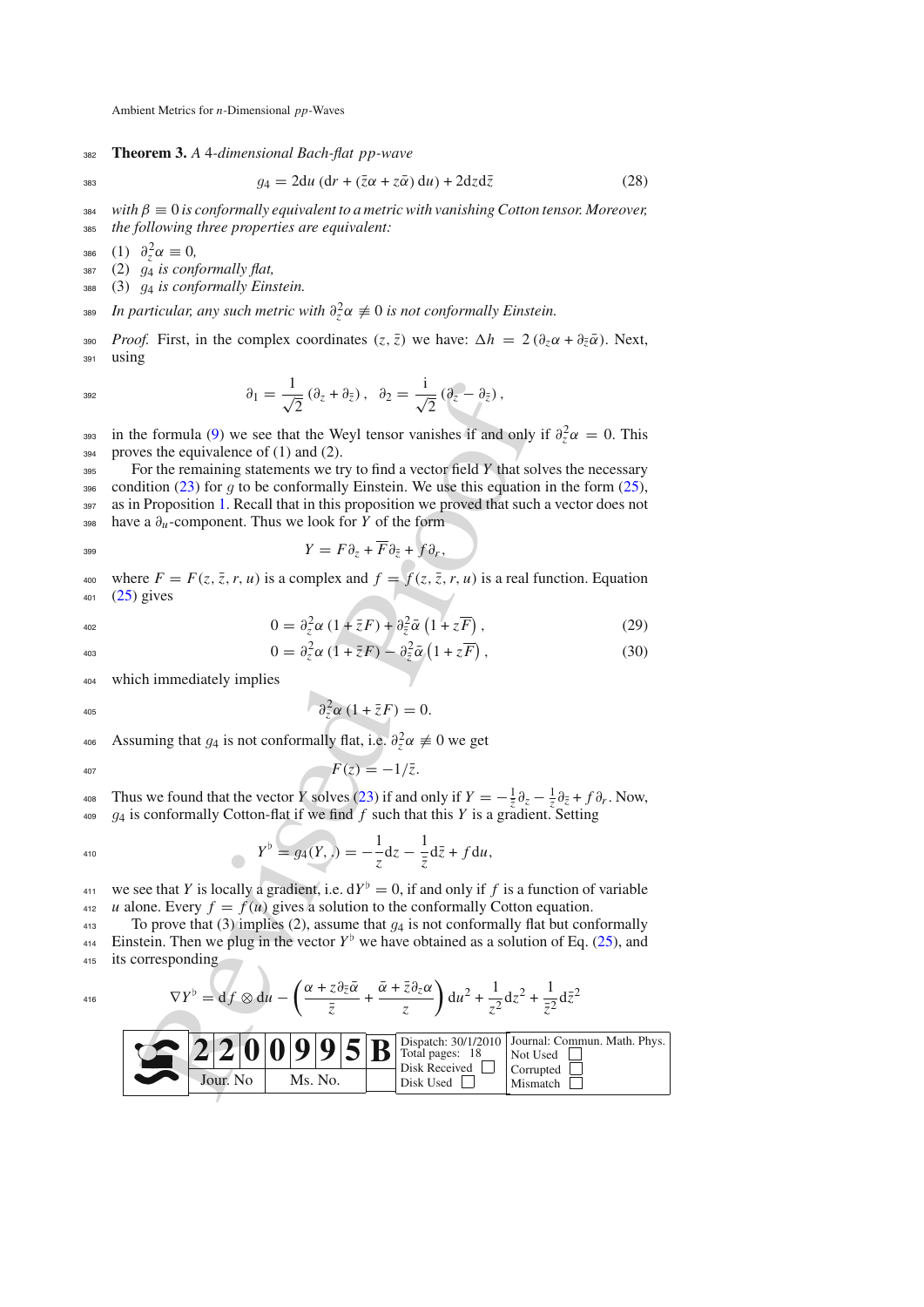$417$  into

$$
\mathsf{P} - \nabla Y^{\flat} + (Y^{\flat})^2.
$$

419 According to Eq. [\(22\)](#page-10-1) this must be a pure trace, if the metric *g*<sub>4</sub> is conformally Einstein.<br><sup>420</sup> But this can not happen since  $P = \nabla Y^{\flat} + (Y^{\flat})^2$  has a nowhere vanishing dzd<del>z</del>-term But this can not happen since  $P - \nabla Y^{\flat} + (Y^{\flat})^2$  has a nowhere vanishing dzdz-term  $\frac{1}{421}$  given by  $\frac{2}{z\bar{z}}$  dzd*z*, and an identically vanishing d*r*d*u*-term. Thus P −  $\nabla Y^{\bar{b}} + (Y^{\bar{b}})^2$  is

 $422$  never proportional to  $q_4$ , which in turn, can not be conformally Einstein.

<sup>423</sup> In the light of discussions in [\[20\]](#page-16-9), the metrics [\(28\)](#page-12-0) provide interesting examples because,

<sup>424</sup> apart from being Bach-flat, they are conformally Cotton-flat, but *not* conformally Ein-

425 stein even though the necessary conditions  $(23)$  and  $(24)$  are both satisfied for a gradient. <sup>426</sup> This phenomenon is special to Lorentzian and probably to other indefinite signature met-

427 rics

<sup>428</sup> We strongly believe that a similar argument works in any dimension, even though one might not be able to describe the functions with  $\Delta^{s} h = 0$ . But under certain assumptions 430 it might be possible to deduce a contradiction between Eq.'s  $(25) - (26)$  $(25) - (26)$  and the fact that 431 the function  $dr(Y)$  is independent of the *r*-coordinate as it occurs for  $n = 4$ .

W[e](#page-2-0) strongly believe that a similar argument works in any [d](#page-13-1)imension<br>o[f](#page-10-3) the Groupy believe that a similar argument works in any dimension<br>that to the due to describe the functions with  $\Delta^s h = 0$ . But under cell<br>that the po <sup>432</sup> We want to conclude this section by returning to the result of Brinkmann in [\[8\]](#page-16-8) men-<sup>433</sup> tioned in the Introduction. If a 4-dimensional *pp*-wave is Einstein, and hence Ricci-flat, 434 the function *h* is given by  $\alpha + \overline{\alpha}$  for a holomorphic function  $\alpha$ . Again, this metric is <sup>435</sup> conformally flat if and only if  $\partial_z^2 \alpha = 0$ . If it is not conformally flat but conformally Einstein, then the vector field *Y* is null and a multiple of  $\partial_r$ , namely  $Y = f \partial_r$  with 437 a function  $f = f(u)$  that depends on the variable *u* only. As  $P = 0$ , Eq. [\(22\)](#page-10-1) then <sup>438</sup> is equivalent to  $f' = f^2$ . Hence, any such function yields a conformal rescaling of a <sup>439</sup> Ricci-flat *pp*-wave to another Einstein metric that is in fact Ricci-flat. The new metric 440 may be isometric to the original one but in general this is not the case (see also  $[14]$ ). <sup>441</sup> Finally, note that a non-trivial solution of  $f' = f^2$  is not defined on all of R, and thus, <sup>442</sup> in general, *f* does *not yield a global* rescaling to another Einstein metric.

## <span id="page-13-0"></span><sup>443</sup> **7. The Critical** *Q***-Curvature of a** *pp***-Wave**

444 For a semi-Riemannian manifold of  $(M, g)$  even dimension  $n = 2s$ , in [\[7\]](#page-16-18) T. Branson<br>445 introduced a series  $\{O_{2k}\}_{k=1}^s$  of scalar invariants constructed from the curvature tensor introduced a series  ${Q_{2k}}_{k=1}$  of scalar invariants constructed from the curvature tensor involving 2*k* derivatives of the metric<sup>3</sup>. As such, for a *pp*-wave all  $Q_{2k}$  are zero. This <sup>447</sup> follows from the general fact that all scalar invariants constructed from the Riemannian <sup>448</sup> curvature tensor of a *pp*-wave vanish (for a proof in arbitrary dimension see [\[10](#page-16-15)]). How-<sup>449</sup> ever, as an application of Theorem 1, in this section we will use the *pp*-wave ambient 450 metric in order to show that the *critical Q-curvature*  $Q_n$  of a *pp*-wave vanishes. The <sup>451</sup> so-called *subcritical Q*-curvatures *Q*2,..., *Qn*<sup>−</sup><sup>2</sup> are defined by the inhomogeneous 452 part of the GJMS-operators  $P_{2k}$ , namely

$$
P_{2k}^g(1) = (s-k)Q_{2k}.
$$

<sup>454</sup> The GJMS-operators  $P_{2k}$  introduced in [23] are conformally covariant operators. We 455 will not give a definition of the *critical Q*-curvature  $Q_n$  here (please refer to [\[17](#page-16-20)], for <sup>456</sup> example). Instead we will explain a formula for the critical *Q*-curvature given in [\[24](#page-17-15)] <sup>457</sup> that expresses it in terms of the volume of the Poincaré metric.

<span id="page-13-1"></span><sup>3</sup> Regarding this section, we would like to thank Andreas Juhl for explaining to us some facts about *Q*-curvature.

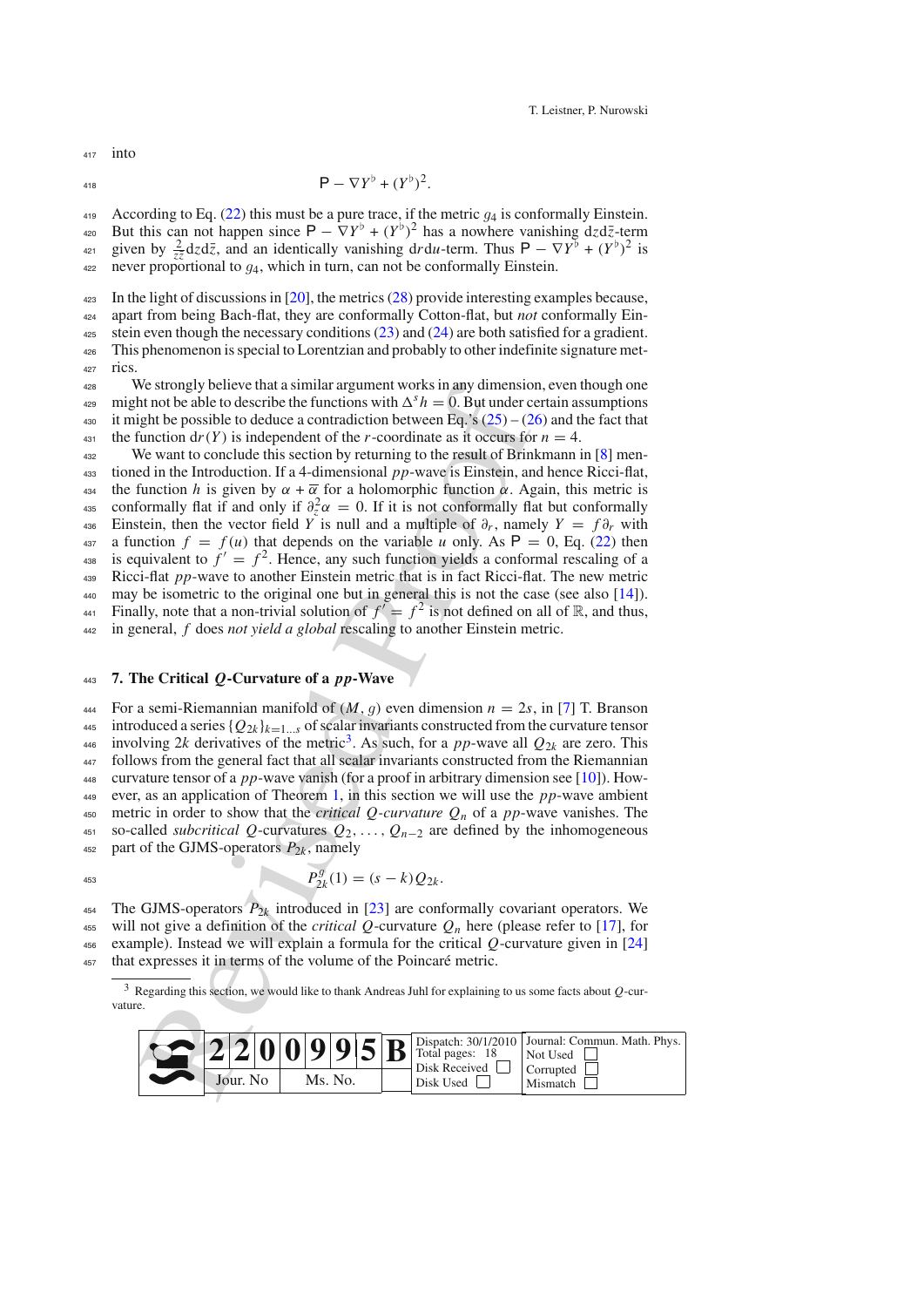458 Let  $(M, [g])$  be a smooth manifold of even dimension  $n = 2s$  with conformal class<br>459  $[a]$ . To this manifold one can assign a Poincaré metric  $a_1, a_2$  is a metric on  $M_1 =$ <sup>459</sup> [*g*]. To this manifold one can assign a Poincaré metric  $g_+, g_+$  is a metric on  $M_+ = M \times (0, a)$  given by  $M \times (0, a)$  given by

$$
g_{+} = \frac{1}{x^2} \left( dx^2 + g_x \right),
$$

where  $g_x$  is a 1-parameter family of metrics with the same signature as *g* and with initial<br>condition  $g_0 = g$  such that *g*, is asymptotically Einstein, which means that  $Ric(g_1) + ng_1$ 463 condition  $g_0 = g$  such that  $g_+$  is asymptotically Einstein, which means that  $Ric(g_+) + ng_+$ <br>464 vanishes up to terms of order  $(n-2)$  in x. The Poincaré-metric is unique up to addition 464 vanishes up to terms of order  $(n-2)$  in *x*. The Poincaré-metric is unique up to addition<br>465 of terms of the form  $x^n S_x$ , where  $S_x$  is a 1-parameter family of symmetric (2, 0)-tensors 465 of terms of the form  $x^n S_x$ , where  $S_x$  is a 1-parameter family of symmetric (2, 0)-tensors<br>466 such that  $S_0$  is trace-free (for details see [15, 16]). For a Poincaré metric one can show. such that  $S_0$  is trace-free (for details see [\[15,](#page-16-10)[16\]](#page-16-11)). For a Poincaré metric one can show, see [\[22](#page-16-21)] for details, that  $\sqrt{\det(g_x)/\det(g)}$  has the Taylor expansion

<span id="page-14-0"></span>
$$
\sqrt{\frac{\det(g_x)}{\det(g)}} = 1 + v^{(2)}x^2 + v^{(4)}x^4 + \dots + v^{(n-2)}x^{n-2} + v^{(n)}x^n + \dots,
$$
 (31)

469 defining smooth functions  $v^{(2k)}$ . Then in [24] it is shown that the critical *Q*-curvature  $470$  *Q<sub>n</sub>* of  $(M, [g])$  is given as

<span id="page-14-1"></span>
$$
2nc_{\frac{n}{2}}Q_n = nv^{(n)} + \sum_{k=1}^{s-1} (n-2k) \mathcal{A}_{2k}^* v^{(n-2k)}.
$$
 (32)

 $\lambda$ 

 Here  $A_{2k}$  are the linear differential operators that appear in the expansion of a harmonic function for a Poincaré-metric, the star denotes the formal adjoint, and  $c_{\frac{n}{2}}$  is a constant. Furthermore, one has to recall how the Poincaré-metric can be obtained by the ambi-ent metric. Assume that

$$
\widetilde{g} = 2d(\rho t)dt + t^2 g(\rho)
$$

<sup>477</sup> is a pre-ambient metric for [g] that is Ricci-flat up to terms of order *s* and higher. Such a metric always exists and is unique up to terms of order  $n/2$  in  $\rho$ . Now, on a metric always exists and is unique up to terms of order  $n/2$  in  $\rho$ . Now, on

$$
M_{+} = \{(\rho, p, t) \in \widetilde{M} \mid p \in M, t^{2} \rho = -1\},\
$$

the Poincaré-metric is given by

$$
g_{+} = \frac{1}{x^2} \left( dx^2 + \frac{1}{2} g(x^2) \right).
$$

<sup>482</sup> Note that if the pre-ambient metric is Ricci-flat, then the Poincaré-metric obtained in <sup>483</sup> this way is Einstein. We can use the ambient metric of a *pp*-wave to prove

<sup>484</sup> **Theorem 4.** *The critical Q-curvature of an even-dimensional pp-wave vanishes.*

*ABS Proof.* Let  $(M, g)$  be a *pp*-wave of even dimension  $n = 2s$ . In Sect. [4](#page-6-0) we have also shown that its pre-ambient metric that is Ricci-flat up to terms of order  $n/2$  is given by

shown that its pre-ambient metric that is Ricci-flat up to terms of order  $n/2$  is given by  $487$  formula (12) with *H* as in (19). Using the coframe in [\(14\)](#page-7-1) we can write down the volume

488 form  $\omega(\rho)$  of the  $\rho$ -dependent family of *pp*-waves,

$$
q_{489} \qquad \qquad q(\rho) = 2du \, (dr + (h + H)du) + \sum_{i=1}^{n-2} (dx^i)^2,
$$

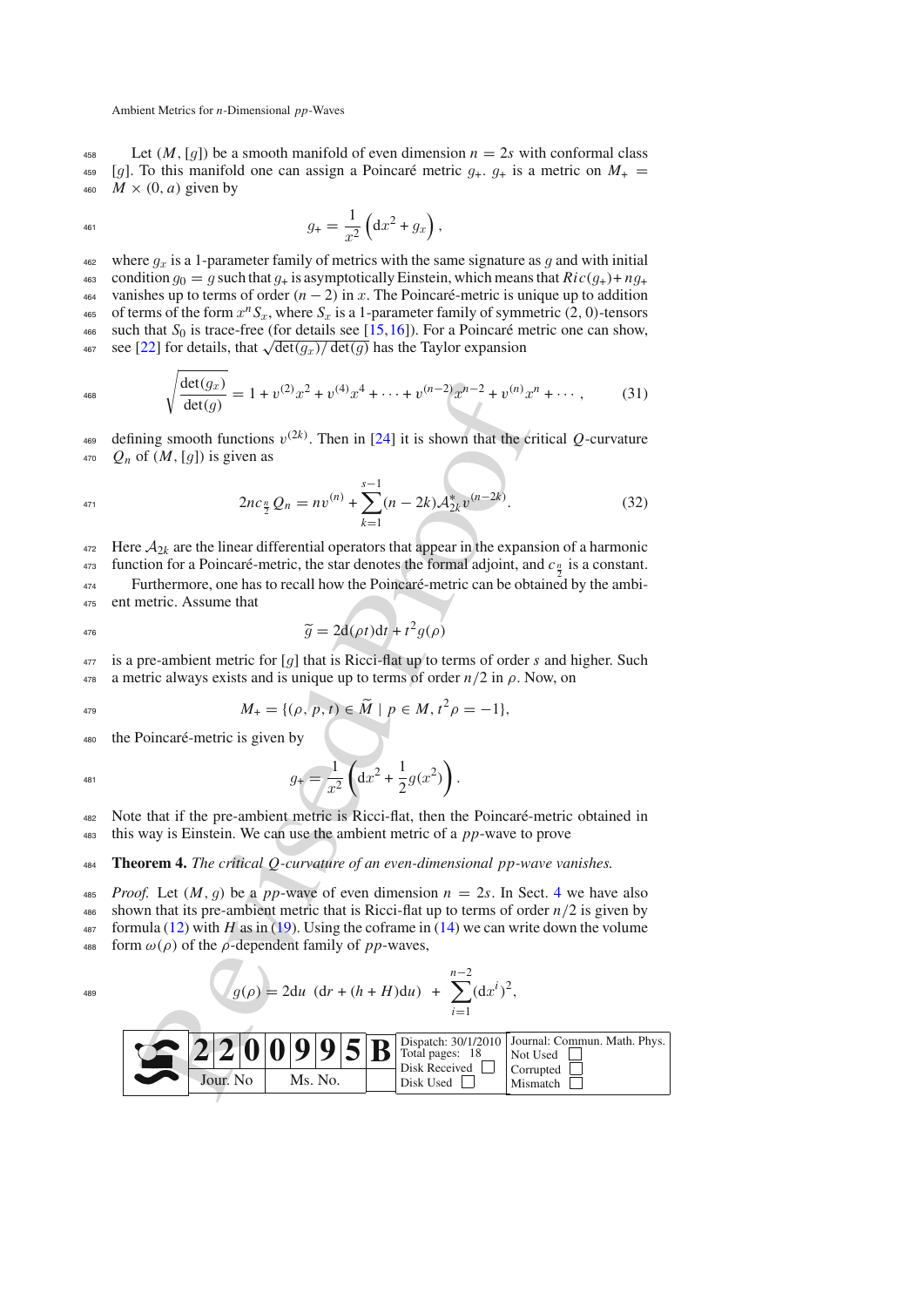<sup>490</sup> namely

$$
\omega(\rho) = dx^1 \wedge \ldots \wedge dx^{n-2} \wedge (dr + (h+H)du) \wedge du = \omega(0).
$$

For the family  $g_x = \frac{1}{2}g(x^2)$  defining the Poincaré metric this implies that  $det(g_x) = det(e_x)$ . Hence, all the  $u^{(2k)}$  in (21) are zero and so is the gritical O currentum by the det(*g*<sub>0</sub>). Hence, all the  $v^{(2k)}$  in [\(31\)](#page-14-0) are zero and so is the critical *Q*-curvature by the result of [24] given in formulae (32).  $\Box$ result of [\[24\]](#page-17-15) given in formulae [\(32\)](#page-14-1).  $\Box$ 

495 Recall that for a *pp*-wave  $(M, g)$  the vanishing of the scalar curvature implies that the Laplacian  $\Delta_{\alpha}$  is conformally covariant. Calculations using formulae in [26] show that

496 Laplacian  $\Delta_g$  is conformally covariant. Calculations using formulae in [\[26\]](#page-17-16) show that the first GJMS-operators  $P_2$ ,  $P_4$  and  $P_6$  are equal to the corresponding powers of the

the first GJMS-operators  $P_2$ ,  $P_4$  and  $P_6$  are equal to the corresponding powers of the Laplacian  $\Delta_g$ ,  $\Delta_g^2$  and  $\Delta_g^3$ . We conjecture that for *pp*-waves this is also the case for the higher  $P_{2h}$ 

 $499$  higher  $P_{2k}$ .

#### <sup>500</sup> **8. Conformal and Ambient Holonomy**

<span id="page-15-0"></span>**onformal and Ambient Holonomy**<br>conclude with a brief remark about the holonomy of the ambit<br>momy of the normal conformal Cartan connection, also called t<br>*n*, of a *pp*-wa[v](#page-7-2)e. Holonomy groups describe the reduction of<br>n t We conclude with a brief remark about the holonomy of the ambient metric and the holonomy of the normal conformal Cartan connection, also called the *conformal hol- onomy*, of a *pp*-wave. Holonomy groups describe the reduction of generic structures down to more special structures, in the semi-Riemannian, the conformal, and in other  $_{505}$  geometric settings. For a conformal manifold of signature  $(r, s)$  the conformal holonomy is contained in SO(r + 1, s + 1). If it is a proper subgroup, then the conformal structure is reduced to a more special structure. Examples are Lorentzian Fefferman spaces, for an overview see [\[1\]](#page-16-22), where the conformal holonomy reduces to the special unitary group, or conformal structures in signature (2, 3) with non-compact  $G_2$  as structure group, <sup>510</sup> [\[38](#page-17-17),[39\]](#page-17-14). In [\[31\]](#page-17-12) it is proven that the conformal holonomy of an *n*-dimensional Lorentzian

<sup>512</sup> conformal class that is given by a metric with parallel null line and totally null Ricci 513 tensor is contained in the stabiliser in  $SO(2, n)$  of a totally null plane *N*. Of course,<br>514 pp-waves are special examples of such metrics and hence, their conformal holonomy pp-waves are special examples of such metrics and hence, their conformal holonomy

<sup>515</sup> reduces to this stabiliser. But we get the same result also for the holonomy of the ambient <sup>516</sup> metric of a *pp*-wave.

517 **Proposition 3.** *The metric*  $\overline{g}$  *defined in Eq.* [\(12\)](#page-6-2) *admits a holonomy invariant distribution of totally null planes*  $\overline{N}$  *spanned by*  $\partial_r$  *and*  $\partial_{\alpha}$ . *In particular, all curvature operators* 518 *tion of totally null planes*  $N$  *spanned by*  $\partial_r$  *and*  $\partial_\rho$ *. In particular, all curvature operators*  $\overline{R}(V, W)$ *.*  $V, W \in T\overline{M}$ *. leave invariant the fibres of*  $N$  *and of*  $N^{\perp}$ *, which is spanned*  $R(V, W)$ ,  $V, W ∈ T\overline{M}$ , leave invariant the fibres of  $N$  and of  $N^{\perp}$ , which is spanned by  $\partial_{\infty} R(V, W)$ ,  $\partial_{\infty} q$  and  $\partial_{\infty}$ . *by*  $\partial_r$ ,  $\partial_{\rho}$ *, and*  $\partial_i$ *.* 

 $521$  *Proof.* The easiest way to see this is to consider the dual frame to the co-frame in  $(14)$ <sup>522</sup> given by

$$
\text{ s.s. } \qquad E_0 = \frac{1}{t} \partial_\rho, \ E_i = \frac{1}{t} \partial_i, \ E_{n-1} = \frac{1}{t^2} \partial_r, \ E_n = \partial_u - (h+H) \partial_r, \ E_{n+1} = \partial_t - \frac{\rho}{t} \partial_\rho.
$$

Using the relation  $\bar{g}(\bar{\nabla}E_{\mu}, E_{\nu}) = \Gamma_{\mu\nu}$  one can read off from the formulae for the connection 1-forms in (15) that connection 1-forms in  $(15)$  that

$$
\mathcal{N} = \text{span}(E_0, E_{n-1}) = (\text{span}(E_0, E_i, E_{n-1}))^{\perp}
$$

 $527$  is invariant under the Levi-Civita connection.  $\Box$ 

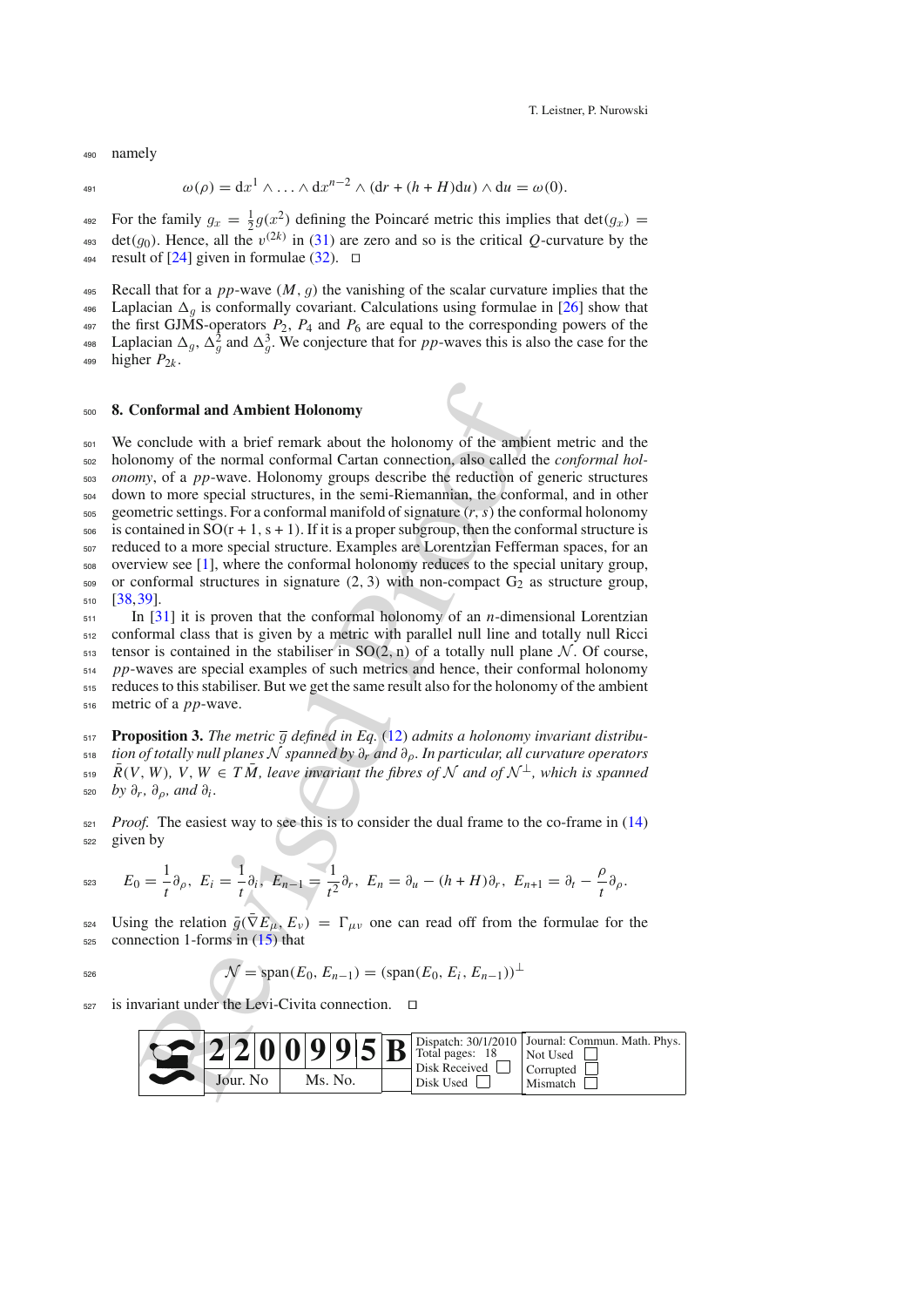- **Corollary 2.** *Let G be the holonomy group of the ambient metric of a pp-wave in odd*
- $\frac{d}{dx}$  *dimension or in dimension* 2*s with*  $\Delta^{s} h = 0$ *. Then G is contained in the stabiliser in*  $SO(2, n)$  *of a totally null plane in*  $\mathbb{R}^{2,n}$ *.*
- In general, it is possible to show that the conformal holonomy is always contained in
- the ambient holonomy [\[33\]](#page-17-18). For a conformal class with an Einstein-metric or a Ricci-
- flat metric both holonomy groups are the same [\[31](#page-17-12)[,34](#page-17-11)]. For a *pp*-wave, not necessarily
- conformal Einstein, we have just seen that both are contained in the isotropy group of a
- totally null plane. Hence, it is very likely that the conformal holonomy is actually *equal*
- to the ambient holonomy. But to give a proof of this is beyond the scope of this paper.

#### **References**

- <span id="page-16-22"></span> 1. Baum, H.: The conformal analog of Calabi-Yau manifolds. In: *Handbook of Pseudo-Riemannian Geom- etry*, IRMA Lectures in Mathematics and Theoretical Physics. Zürich European Mathematical Society, 2007, In press
- <span id="page-16-12"></span> 2. Bautier, K., Englert, F., Rooman, M., Spindel, P.: The Fefferman-Graham ambiguity and AdS black holes. Phys. Lett. B **479**(1-3), 291–298 (2000)
- <span id="page-16-7"></span> 3. Bena, I., Roiban, R.: Supergravity pp solutions with 28 and 24 supercharges. Phys. Rev D **67**, 125014 (2003)
- <span id="page-16-3"></span> 4. Berenstein, D., Maldacena, J., Nastase, H.: Strings in flat space and pp waves from *N* = 4 super Yang Mills. J. High Energy Phys. (4):No. 13, 30 (2002)
- <span id="page-16-1"></span> 5. Blau, M., Figueroa-O'Farrill, J., Hull, C., Papadopoulos, G.: A new maximally supersymmetric back-ground of type IIB superstring theory. J. High Energy Phys. **01**, 047 (2002)
- <span id="page-16-2"></span> 6. Blau, M., Figueroa-O'Farrill, J., Hull, C., Papadopoulos, G.: Penrose limits and maximal super-symmetry. Class. Quant. Grav. **19**, L87–L95 (2002)
- <span id="page-16-18"></span> 7. Branson, T.P.: *The Functional Determinant.* Volume **4** of Lecture Notes Series. Seoul: Seoul National University Research Institute of Mathematics Global Analysis Research Center, 1993
- <span id="page-16-8"></span> 8. Brinkmann, H.W.: Einstein spaces which are mapped conformally on each other. Math. Ann. **94**, 119–145 (1925)
- <span id="page-16-0"></span>555 9. Chrusciel, P.T., Kowalski-Glikman, J.: The isometry group and Killing spinors for the pp wave space-time 556 in  $D = 11$  supergravity. Phys. Lett. B  $149(1-3)$ ,  $107-110$  (1984)
- <span id="page-16-15"></span> 10. Coley, A., Milson, R., Pelavas, N., Pravda, V., Pravdová, A., Zalaletdinov, R.: Generalizations of pp-wave spacetimes in higher dimensions. Phys. Rev. D (3), 67(10):104020, 4, 2003
- <span id="page-16-4"></span> 11. Cvetiˇc, M., Lü, H., Pope, C.N.: Penrose limits, pp-waves and deformed M2-branes. Phys. Rev. **D69**, 046003 (2004)
- <span id="page-16-5"></span>561 12. Cvetič, M., Lü, H., Pope, C.N.: M-theory pp-waves, Penrose limits and supernumerary supersymme-tries. Nuclear Phys. B **644**(1-2), 65–84 (2002)
- <span id="page-16-13"></span> 13. de Haro, S., Skenderis, K., Solodukhin, S.N.: Holographic reconstruction of spacetime and renormaliza-tion in the AdS/CFT correspondence. Commun. Math. Phys. **217**, 595 (2001)
- <span id="page-16-17"></span> 14. Ehlers, J., Kundt, W.: Exact solutions of the gravitational field equations. In: *Gravitation: An Introduction to Current Research*. New York: Wiley, 1962, pp. 49–101
- <span id="page-16-10"></span> 15. Fefferman, C., Graham, C.R.: Conformal invariants. In: *Elie Cartan etles mathematiques of Aujourdheu, Astérisque, (Numero Hors Serie)*:95–116 (1985)
- <span id="page-16-11"></span>16. Fefferman, C., Graham, C.R.: *The ambient metric.* [http://arxiv.org/abs/0710.0919v2\[math.DG\],](http://arxiv.org/abs/0710.0919v2[math.DG]) 2008
- <span id="page-16-20"></span> 17. Fefferman, C., Hirachi, K.: Ambient metric construction of *Q*-curvature in conformal and CR geome-tries. Math. Res. Lett. **10**(5-6), 819–831 (2003)
- <span id="page-16-6"></span> 18. Gauntlett, J.P., Hull, C.M.: pp-waves in 11-dimensions with extra supersymmetry. J. High Energy Phys. **6**(13), 13 (2002)
- <span id="page-16-14"></span> 19. Gover, A.R., Leitner, F.: A sub-product construction of Poincare-Einstein metrics. Int. J. Math. **20**, 1263–1287 (2009)
- <span id="page-16-9"></span> 20. Gover, A.R., Nurowski, P.: Obstructions to conformally Einstein metrics in *n* dimensions. J. Geom. Phys. **56**(3), 450–484 (2006)
- <span id="page-16-16"></span>21. Graham, C.R.: Personal communication
- <span id="page-16-21"></span> 22. Graham, C.R.: Volume and area renormalizations for conformally compact Einstein metrics. In: *The Proceedings of the 19th Winter School "Geometry and Physics" (Srni, 1999)*, Rend. Circ. Mat. Palermo (2) Suppl. No. **63**, 31–42 (2000)
- <span id="page-16-19"></span>Graham, C.R., Jenne, R., Mason, L.J., Sparling, G.A.J.: Conformally invariant powers of the Laplacian. I. Existence. J. London Math. Soc. (2) **46**(3), 557–565 (1992)